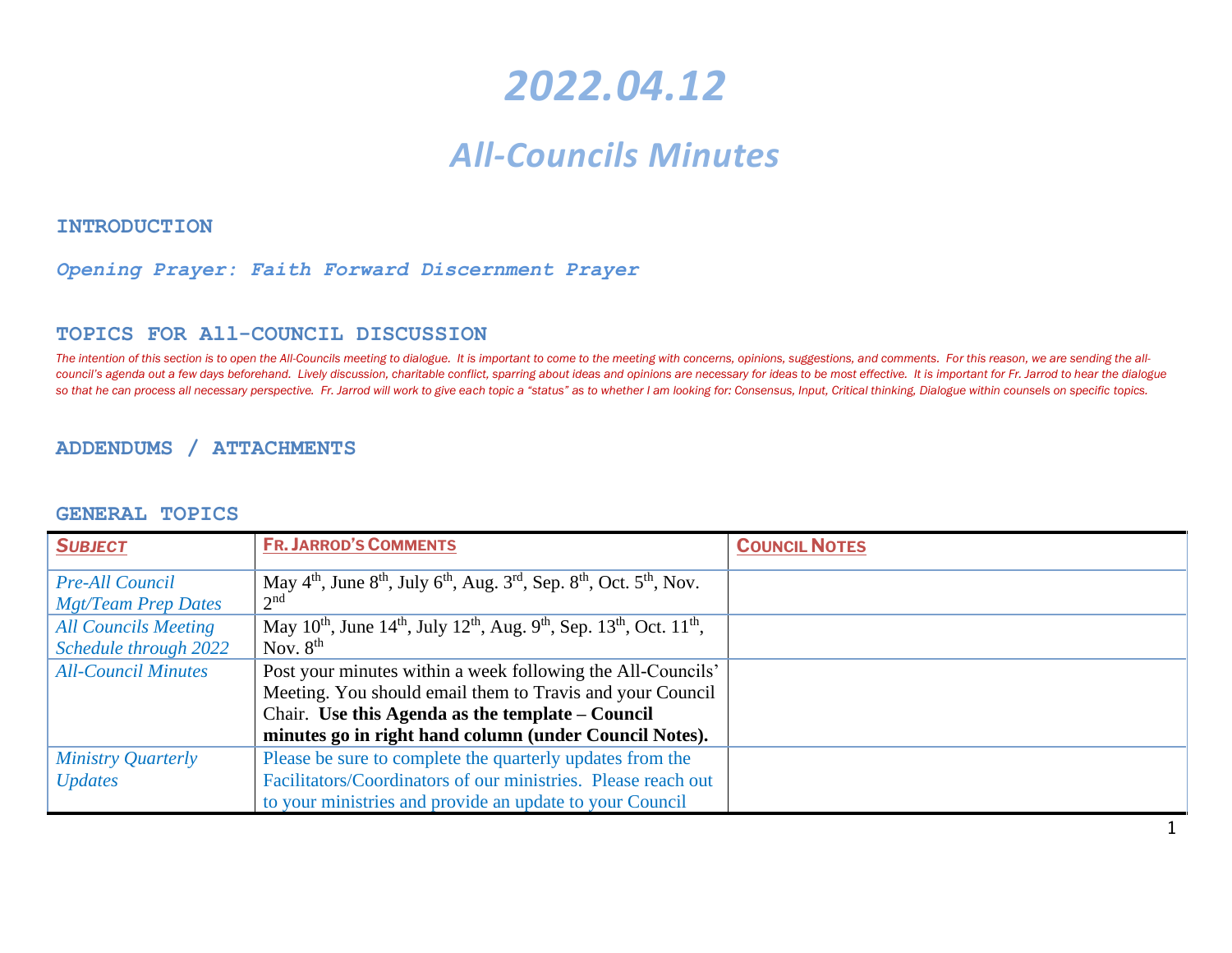|                           | chair and to Travis Pearson. I'd like to see actual person-to-  |  |
|---------------------------|-----------------------------------------------------------------|--|
|                           | person meetings start to happen with these quarterly updates.   |  |
|                           | Personal engagement with your ministry leaders can              |  |
|                           | strengthen not only the Council and the Commissions, but        |  |
|                           | also the individual ministries themselves.                      |  |
|                           |                                                                 |  |
|                           | Per our meeting with Pastoral Council on the 28 <sup>th</sup> a |  |
|                           | conversation should include 5 points:                           |  |
|                           |                                                                 |  |
|                           | 1. "I noticed" – has a ministry performed an                    |  |
|                           | act/event since the last update?                                |  |
|                           | 2. <b>"Thank you"</b> – show active gratitude to ministry       |  |
|                           | leaders so they know they are appreciated and are               |  |
|                           | encouraged to continue.                                         |  |
|                           | 3. "How are you doing as a leader?"                             |  |
|                           | 4. "How is your ministry going?" "Are there any                 |  |
|                           |                                                                 |  |
|                           | upcoming events?"                                               |  |
|                           | 5. "Are you aware of anything, positive or negative,            |  |
|                           | that Fr. Jarrod needs to be aware of, whether                   |  |
|                           | related to your ministry or $not?$ " – these are any            |  |
|                           | conversations people have that give an evaluative               |  |
|                           | comment of parish life or operations                            |  |
| <b>Parish Mission</b>     | The Parish Mission with Dr. Ralph Martin has been               |  |
|                           | rescheduled for April 29 <sup>th</sup> and 30 <sup>th</sup> .   |  |
| $60th$ anniversary dinner | <b>THANK YOU!!!</b>                                             |  |
|                           |                                                                 |  |
| <b>Facilities Update</b>  | New roof on Cana Hall has been completed.                       |  |
|                           | New roof on the gym has been completed.                         |  |
|                           | New sound and lighting system for the Bell Tower is             |  |
|                           | in progress.                                                    |  |
|                           | Four new HVAC units for the church have been                    |  |
|                           | ordered with plans to have these units installed by             |  |
|                           | the summer.                                                     |  |
|                           |                                                                 |  |
|                           | Roofing materials have been ordered to complete the             |  |
|                           | remaining school classrooms this summer.                        |  |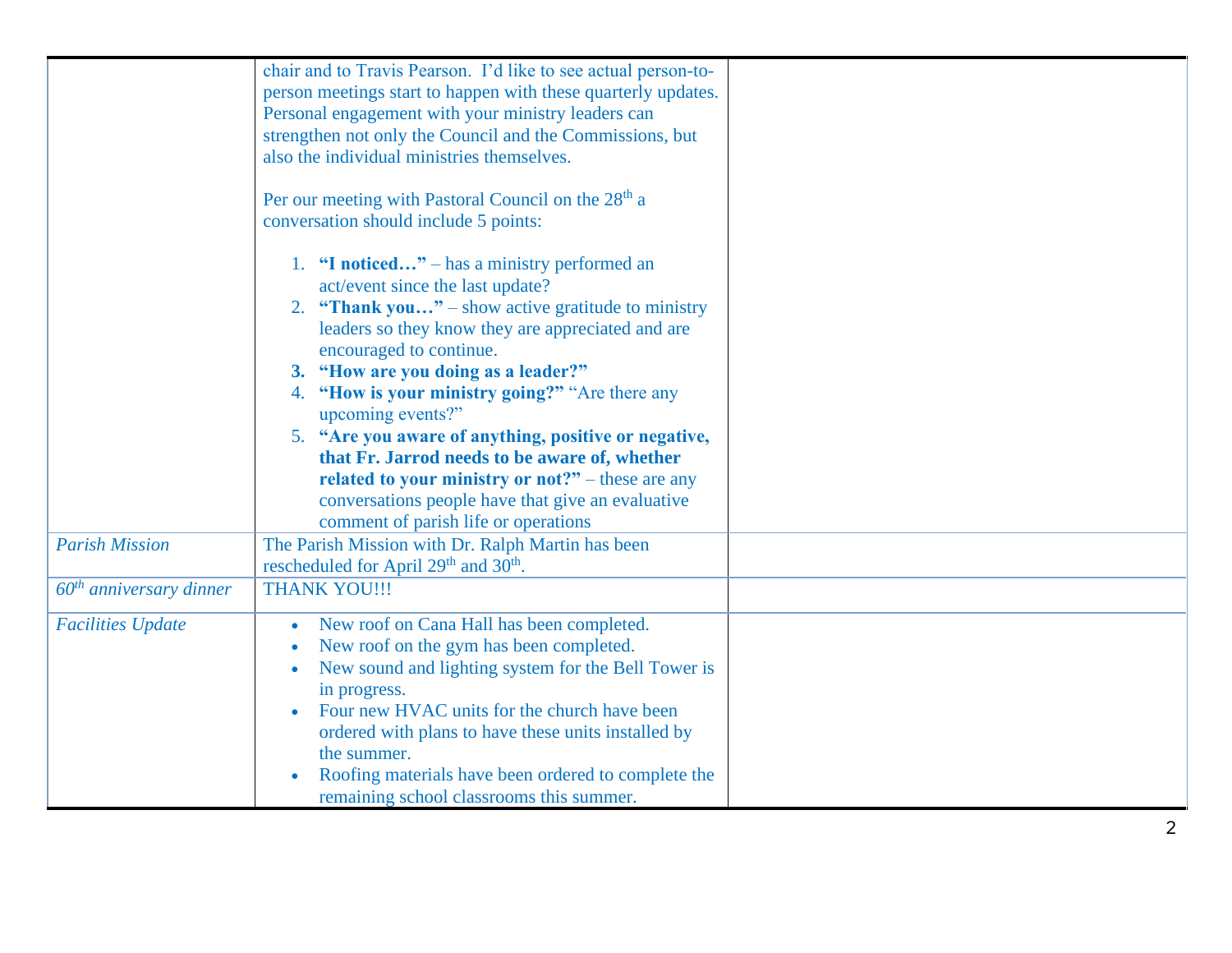|                                                       | Complete renovation of the seventh and eighth grade<br>restrooms and the addition of a faculty restroom this<br>summer.<br>New, high-efficiency boiler has been installed in the<br>school.<br>Landscaping beautification, new trees, irrigation, and<br>removal of the old driveway along Bekemeyer in<br>front of the parking lot will take place this spring.<br>Campus-wide surveillance cameras to provide state-<br>of-the-art security for our parish grounds are being<br>installed.<br>The gym floor will be stripped down and treated to<br>preserve its life this summer.                                                  |  |
|-------------------------------------------------------|---------------------------------------------------------------------------------------------------------------------------------------------------------------------------------------------------------------------------------------------------------------------------------------------------------------------------------------------------------------------------------------------------------------------------------------------------------------------------------------------------------------------------------------------------------------------------------------------------------------------------------------|--|
| <b>Critical Review of Parish</b><br>Life and Activity | One of the purposes of the All-Council format is for me, in<br>my role as pastor, to receive from you, in your role as parish<br>leader, your critical review of parish life and activity. I have<br>been told before, by people who were training me in public<br>presentation that I am what they call a "data dumper". (And<br>the people say Amen.) And I am. I am verbose and share a<br>lot of information. That means that in meetings such as an<br>all-council meeting I can dominate with information but am<br>not as apt to receive critical feedback from those in the<br>meeting. I want to work toward remedying this. |  |
|                                                       | So a portion of our all-council gathering, prior to breaking<br>into our individual councils, will be set aside to receive from<br>anyone on any council a comment of critical review of<br>parish life and activities. This is open ended and comes from<br>one of three sources:<br>1. Your council discuss parish life and activity and<br>have a suggestion to posit at the all-councils meeting.<br>2. You personally have an idea/concern for parish life<br>and activity and have a suggestion to posit at the all-                                                                                                            |  |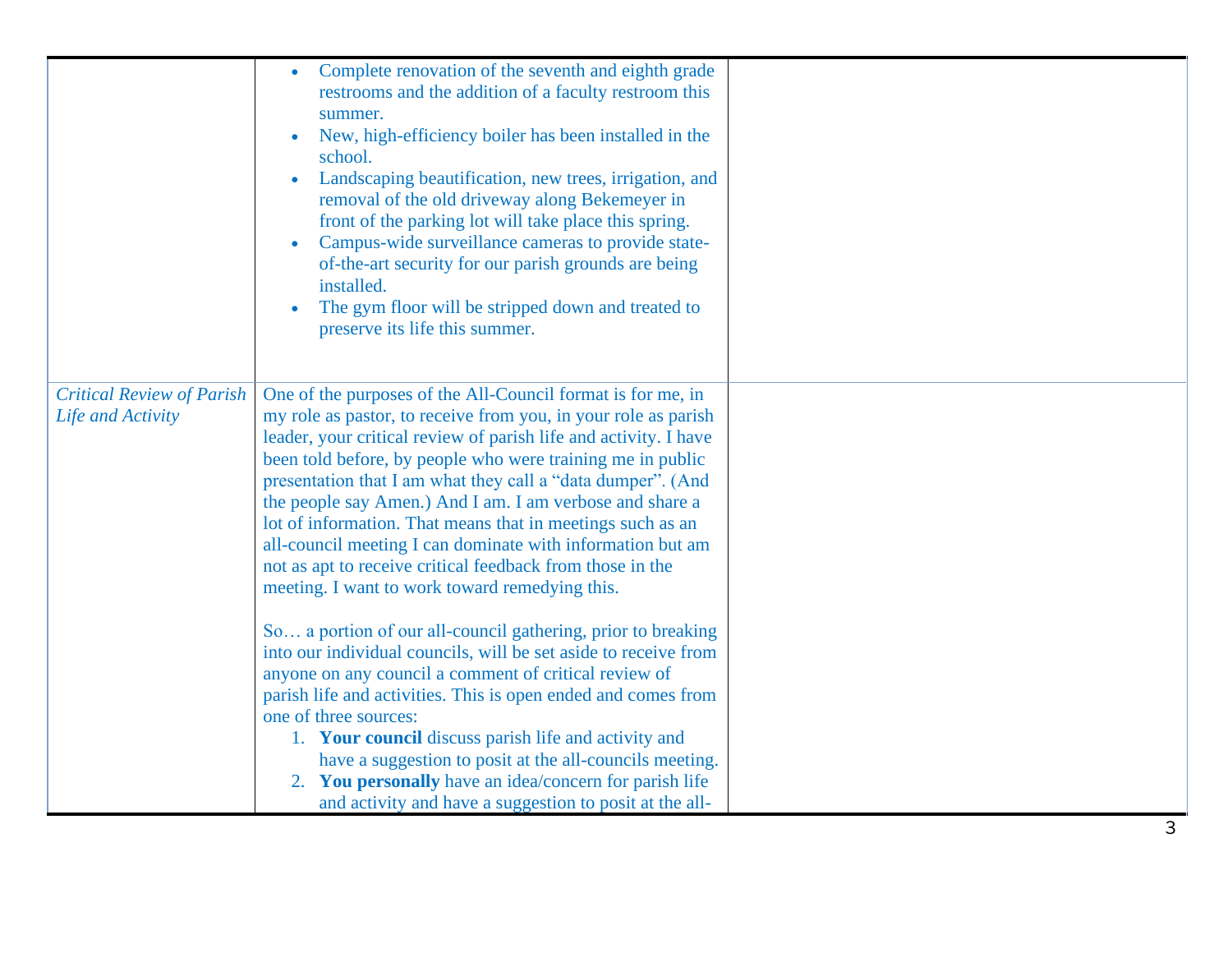|                           | councils meeting.                                                 |  |
|---------------------------|-------------------------------------------------------------------|--|
|                           | 3. You have heard other parishioners discussing                   |  |
|                           | parish life and activity and want to present their                |  |
|                           | concerns as a suggestion to posit at the all-councils             |  |
|                           | meeting.                                                          |  |
|                           | These comments are intended to be open ended and can be a         |  |
|                           | reference to anything that helps us critically think about        |  |
|                           | parish life and activity. I hope it then opens into a all-council |  |
|                           | discussion that can help respond to the needs of our mission      |  |
|                           | better.                                                           |  |
| $DMI - Discipleship$      | As you know, our online surveys that allow us to participate      |  |
| <b>Maker Index</b>        | in the universal synod convoked by Pope Francis is currently      |  |
|                           | active. It is my hope that every council member and every         |  |
|                           | catholic employee at St. Francis partake in this survey. It is    |  |
|                           | on the front page of our website. Last week, Travis started       |  |
|                           | the ball rolling on getting ALL parish leaders (from council      |  |
|                           | to committees) to take the DMI. This has a few simple steps:      |  |
|                           | 1. Travis emailed the link to <b>Council Chairs</b> .             |  |
|                           | 2. Council Chairs were asked to email the link to                 |  |
|                           | <b>Council members.</b>                                           |  |
|                           | 3. Council members are then asked to email the link to            |  |
|                           | their commission chairs (provided that council has                |  |
|                           | commissions)                                                      |  |
|                           | 4. Then, commission chairs are asked to email the link            |  |
|                           | to their committee/ministry leaders.                              |  |
|                           | 5. Finally committee ministry leaders are asked to send           |  |
|                           | the link to the <b>members of their groups</b> .                  |  |
|                           | Through this email tree I hope we can encourage hundreds          |  |
|                           | of parishioners to fill out the DMI.                              |  |
| St. Francis Pilgrimage to | Our parish pilgrimage to Assisi and Rome took place over          |  |
| Assisi                    | spring break with a total of 14 people on the pilgrimage. We      |  |
|                           | were blessed with perfect weather and light crowds. The           |  |
|                           | idea continues to be that this would be a regular trip taken by   |  |
|                           | parishioners every 2-3 years. The scope, timing and tempo         |  |
|                           | of the trip will be evaluated with the benefit of learnings       |  |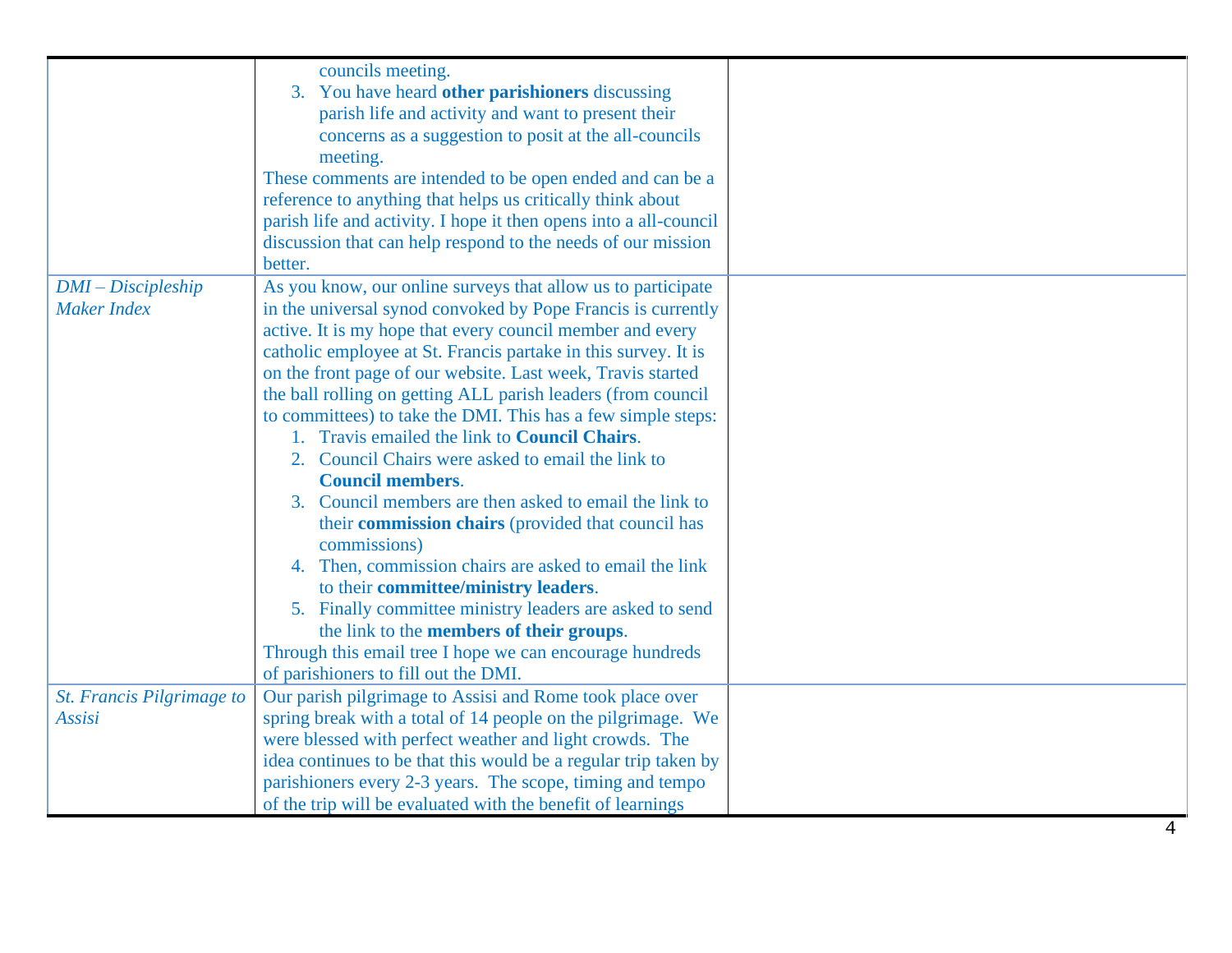|                               | acquired from this first trip.                             |  |
|-------------------------------|------------------------------------------------------------|--|
| Kindergarten Parent           | Next year we need to have Financial Peace University speak |  |
| <b>Meetings and Financial</b> | at the Kindergarten Parent meeting. This could be a good   |  |
| Peace University.             | target group!                                              |  |
| Parish Workday                | Parish Workday happened as scheduled last Saturday. Some   |  |
|                               | really good and needed cleanup and freshening of the       |  |
|                               | campus took place. Thank you to all involved in making     |  |
|                               | this effort so productive.                                 |  |

### **CRITICAL REVIEW AND FEEDBACK**

| <b>Parish Hall Rentals</b> | Recently a parishioner raised the question of whether the                             | <b>From Communications Council:</b>                                                                                                                                                                                                                                                                                                                                                                                                         |
|----------------------------|---------------------------------------------------------------------------------------|---------------------------------------------------------------------------------------------------------------------------------------------------------------------------------------------------------------------------------------------------------------------------------------------------------------------------------------------------------------------------------------------------------------------------------------------|
|                            | parish hall rental requirements could be reviewed and                                 |                                                                                                                                                                                                                                                                                                                                                                                                                                             |
|                            | revised. The specific issue of concern for this parishioner is                        | We feel there are many smaller groups that want to meet,                                                                                                                                                                                                                                                                                                                                                                                    |
|                            | that non-refundable clean-up fees are assessed, even if the                           | involving one or more parishioners, but due to their group                                                                                                                                                                                                                                                                                                                                                                                  |
|                            | person/group renting the hall clean up afterward and leave                            | size find it impractical to accept the agreement due to its                                                                                                                                                                                                                                                                                                                                                                                 |
|                            | the hall in as good or better shape than it was. This is a                            | cost model, thus go elsewhere and thus a missed                                                                                                                                                                                                                                                                                                                                                                                             |
|                            | matter proper to the Councils to review and advise. I'd like                          | opportunity for our parish to be recognized for its                                                                                                                                                                                                                                                                                                                                                                                         |
|                            | the Councils to review the hall rental agreement and provide                          | hospitality and evangelization. Some in our council have                                                                                                                                                                                                                                                                                                                                                                                    |
|                            | feedback specific to this question, as well as the<br>agreement/requirements overall. | some insight that parishioners are actually leaving our<br>parish because of the agreement.                                                                                                                                                                                                                                                                                                                                                 |
|                            |                                                                                       |                                                                                                                                                                                                                                                                                                                                                                                                                                             |
|                            |                                                                                       | Since the agreement has now been used for a few years<br>(Fr. Jarrod indicated it has been in place for almost 3)<br>years), and for the reasons above, our council feels it<br>would be worthy to reassess the agreement to determine<br>whether it is meeting our parish objectives, which should<br>include hospitality and evangelization (both of these<br>perceived to be lacking in importance from a parishioner<br>point-of-view). |
|                            |                                                                                       | <b>From Ops Council:</b>                                                                                                                                                                                                                                                                                                                                                                                                                    |
|                            |                                                                                       | The cost to rent a small room in Bonaventure seems high,<br>would a smaller amount be more reasonable?                                                                                                                                                                                                                                                                                                                                      |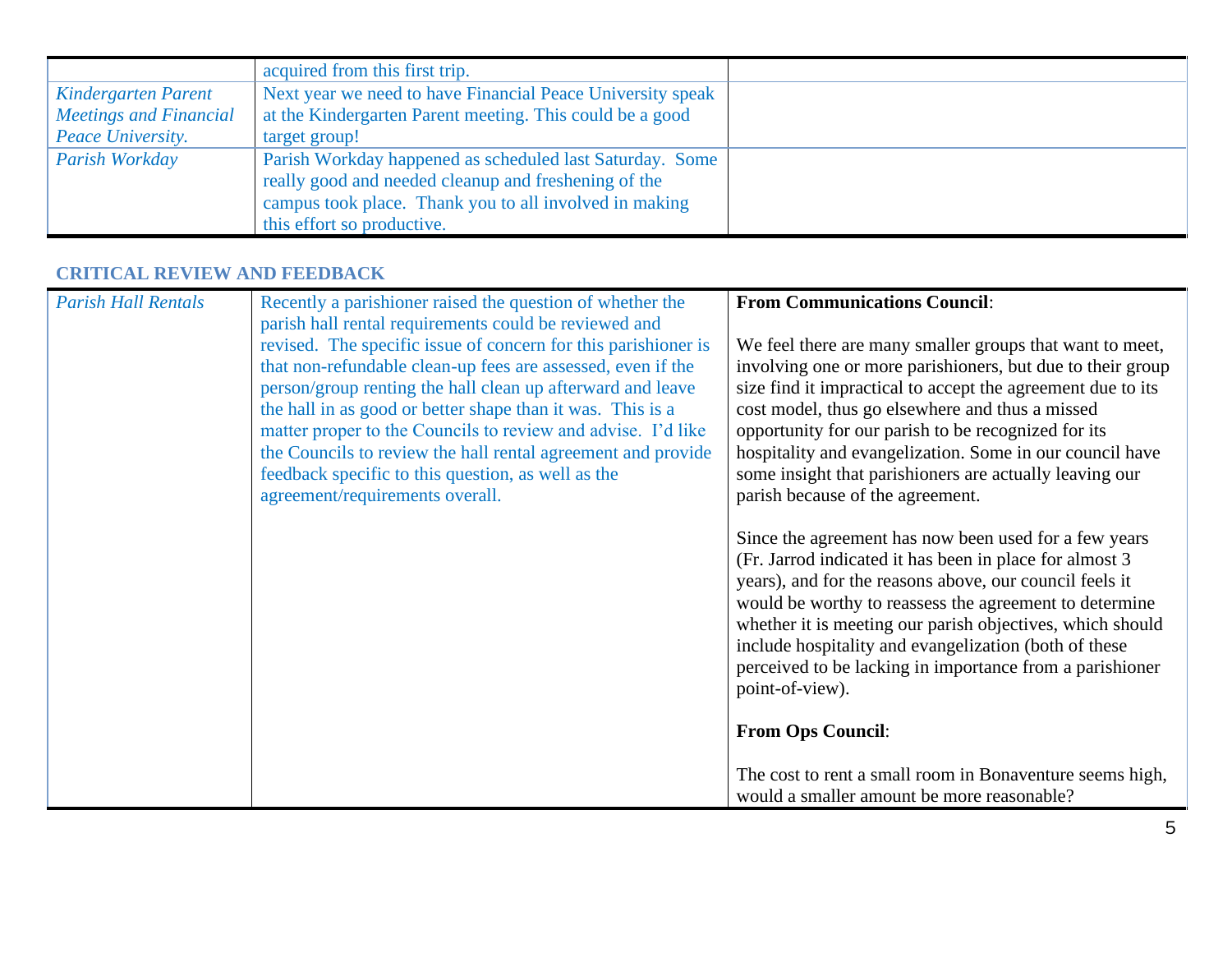| Cleanup issues include:                                      |
|--------------------------------------------------------------|
| Would be glad to pay for clean up if we were not expected    |
| to cleanup as much as is requested.                          |
| If expected to clean up after gathering, then supplies need  |
| to be available. Brooms, mops, trash sacks, etc.             |
| Several people said they had to clean the rooms before       |
| they even started decorating for their event.                |
|                                                              |
| It would be beneficial to have the cost on the Church        |
| Website. William suggests a single PDF file to the           |
| Resources -> Forms and Documents page on the website.        |
| This PDF should contain all information: Forms, rental       |
|                                                              |
| process outline, cleaning options, cleaning instructions,    |
| and justification of costs.                                  |
| Could we have more items that could be refundable? Who       |
| would police this? Would you need new guidelines to          |
| meet in order to know what to refund?                        |
| On the agreement one criteria is that you have attended      |
| Annual Pastoral Address. This could put off people that      |
| do not have children in school and so do not attend. Can     |
| this be changed as a requirement?                            |
| Can you have a refundable deposit for back-to-back           |
| events? For example, if groups A and B use the same room     |
| one after the other, how do we handle the situations where   |
| group A trashes the room and group B does more than          |
| their fair share of cleanup or group A leaves the room       |
| better than they found it but group B leaves a mess for      |
| staff to clean up?                                           |
|                                                              |
| <b>From Pastoral Council:</b>                                |
|                                                              |
|                                                              |
| Group struggled with the tension between an expectation      |
| (or sense of entitlement) on part of parishioners to be able |
| to have free access to the parish halls for non-ministry     |
| events/meetings (i.e. personal use) versus the need to       |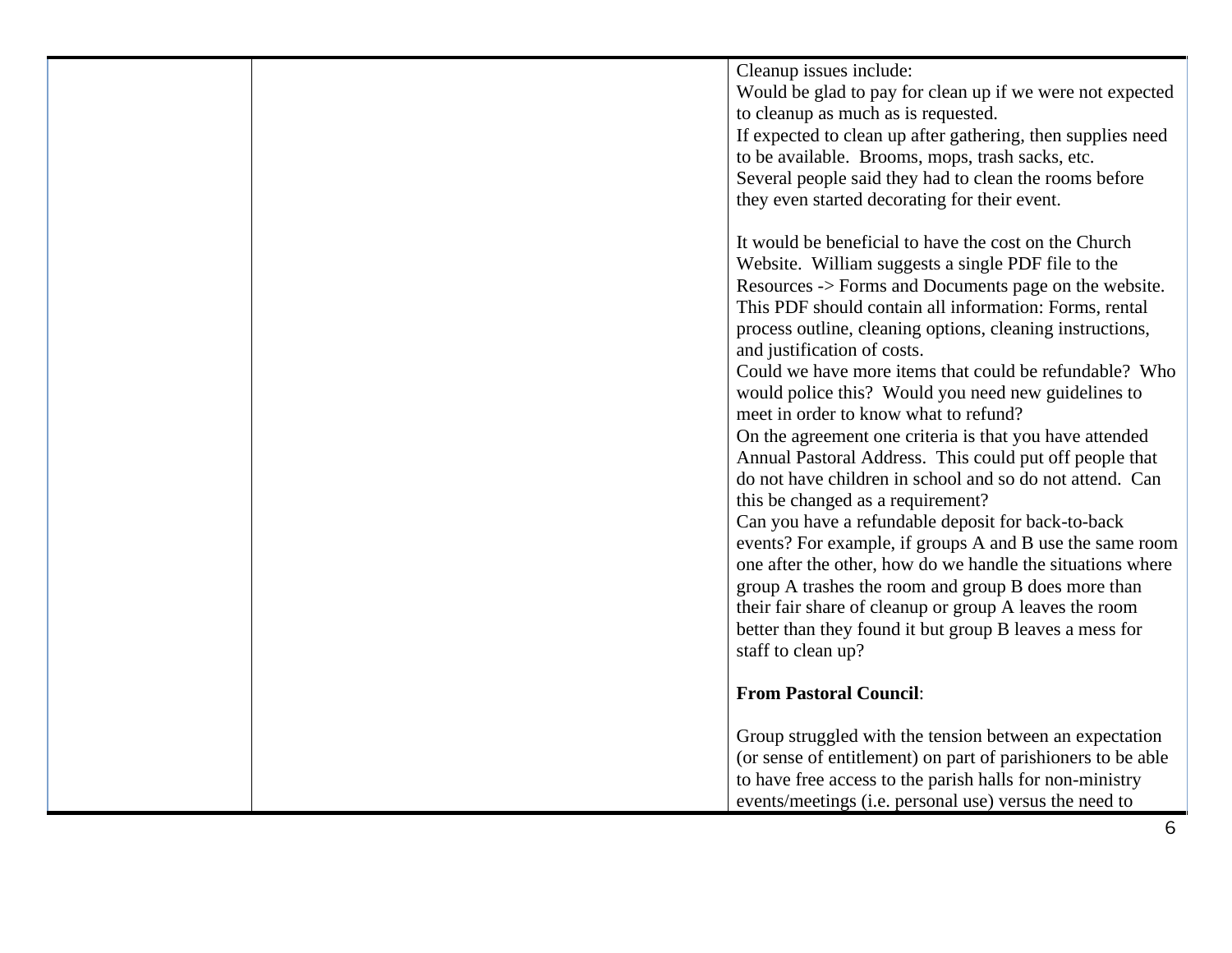|                                     |                                                                                                                                                                                                                    | incentivize people to take care of the spaces and provide<br>some cost recoupment to the parish for the use of its<br>resources. There was consensus on the idea that if folks<br>are asked to clean up the hall themselves, then they<br>shouldn't be charged a clean up fee. Perhaps they could<br>elect to either pay the fee and have parish<br>custodians/maintenance clean up, or not pay the fee and<br>clean up themselves (although enforcing the latter would<br>be a challenge?).                                                                                                                                                                                                                                                                              |
|-------------------------------------|--------------------------------------------------------------------------------------------------------------------------------------------------------------------------------------------------------------------|---------------------------------------------------------------------------------------------------------------------------------------------------------------------------------------------------------------------------------------------------------------------------------------------------------------------------------------------------------------------------------------------------------------------------------------------------------------------------------------------------------------------------------------------------------------------------------------------------------------------------------------------------------------------------------------------------------------------------------------------------------------------------|
| Rebuild My Church<br>Campaign       | Do you believe that we are properly communicating the<br>movement of the Rebuild My Church Campaign? Is there<br>anything we need to process about the current status of this<br>campaign?                         | <b>From Ops Council:</b><br>Discussion included that amount (costs) of projects should<br>be available to the parishioners. Not an individualized<br>breakdown of each item, but an overall cost to certain<br>projects. Paying clients like to know what their money is<br>being spent on, doing this would help to be transparent.<br>William will provide a suggested layout for efficiently<br>communicating the status.<br>Include information in Vernacular, bulletin, and website<br>about the progress of projects, with continued follow-up.<br>Bring back the "Did you know sections." (not sure about<br>what this was, please correct appropriately).<br>Boards with pictures of before and after projects on<br>display in the vestibule and on the website. |
| Parking-lot<br><i>conversation:</i> | "I've heard many people within our parish and outside at<br>how nice it is to have confession so readily available. And<br>the beauty of all the priests at SFA and how they each have<br>such different charisms. |                                                                                                                                                                                                                                                                                                                                                                                                                                                                                                                                                                                                                                                                                                                                                                           |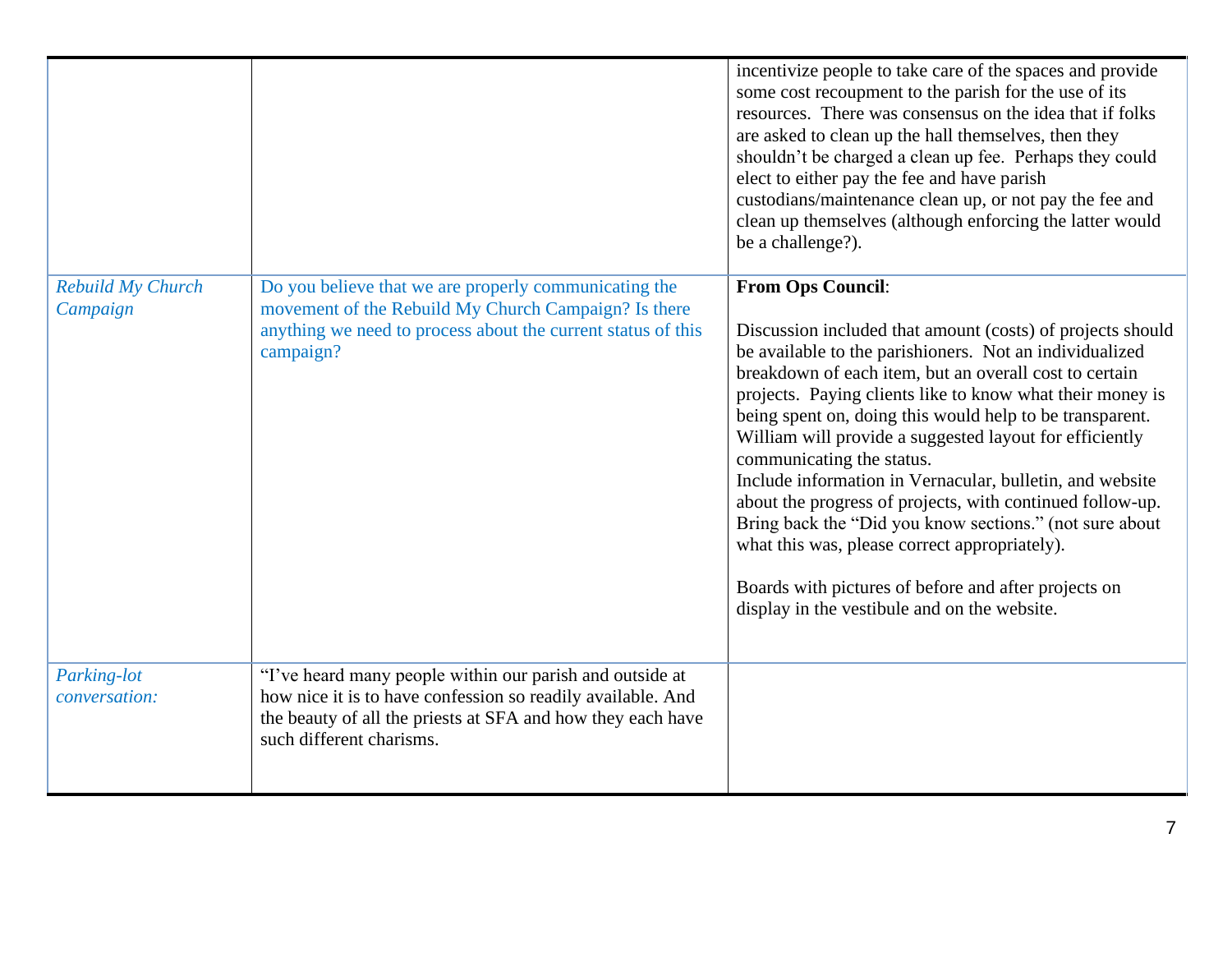| <b>Open Discussion</b> | Do you/have you heard any comments about parish life and<br>activities that needs to be discussed with all-councils? | <b>From Ops Council:</b>                                                                                      |
|------------------------|----------------------------------------------------------------------------------------------------------------------|---------------------------------------------------------------------------------------------------------------|
|                        |                                                                                                                      | There needs to be a way of communicating to the<br>employees or volunteers of future projects. Letting people |
|                        |                                                                                                                      | know about the small items goes a long way.                                                                   |
|                        |                                                                                                                      | We also discussed that our volunteers do not feel                                                             |
|                        |                                                                                                                      | appreciated. How do we thank them? Can we focus on a                                                          |
|                        |                                                                                                                      | group and thank them in the bulletin or does it need to be                                                    |
|                        |                                                                                                                      | more personal?                                                                                                |
|                        |                                                                                                                      | Due to covid did leaders not come back once we opened                                                         |
|                        |                                                                                                                      | the church back up? Did this show us the importance of                                                        |
|                        |                                                                                                                      | developing the next leader of our organizations? Is this                                                      |
|                        |                                                                                                                      | the reason why our volunteers do not feel appreciated?                                                        |
|                        |                                                                                                                      | The St. Anthony leader's comments exemplify the                                                               |
|                        |                                                                                                                      | concern.                                                                                                      |
|                        |                                                                                                                      |                                                                                                               |

### **COMMUNICATIONS COUNCIL**

| <b>MEMBERS</b>                                                                 | <b>MEMBERS</b><br>Aaron Leiker, Alexa Smith, Ann Walden, Fran Cook,<br>Jeremy Lezniak, Jes Brouillette, Joe Wescott, Joe Shobe                                                                                                                                                                                                                                                                                                                                                                                         | <b>Members in Attendance:</b><br>Alexa Smith, Ann Walden, Jeremy Lezniak, Jes<br>Brouillette, Joe Shobe<br>Absent:<br>Aaron Leiker, Fran Cook, Joe Wescott                                                                                                                                                                                                                                                                                                                                |
|--------------------------------------------------------------------------------|------------------------------------------------------------------------------------------------------------------------------------------------------------------------------------------------------------------------------------------------------------------------------------------------------------------------------------------------------------------------------------------------------------------------------------------------------------------------------------------------------------------------|-------------------------------------------------------------------------------------------------------------------------------------------------------------------------------------------------------------------------------------------------------------------------------------------------------------------------------------------------------------------------------------------------------------------------------------------------------------------------------------------|
| <b>All Councils - Critical</b><br><b>Review of Parish Life</b><br>and Activity | One of the purposes of the All-Council format is for me, in<br>my role as pastor, to receive from you, in your role as parish<br>leader, your critical review of parish life and activity. I have<br>been told before, by people who were training me in public<br>presentation that I am what they call a "data dumper". (And<br>the people say Amen.) And I am. I am verbose and share a<br>lot of information. That means that in meetings such as an<br>all-council meeting I can dominate with information but am | We discussed at length a growing sense of a disconnect<br>regarding parish hospitality. We feel we're just not<br>presenting a spirit of hospitality at many of our parish<br>"shorelines" (areas where parish leadership, office staff,<br>priests greet and carry on day-to-day exchanges with<br>individual parishioners) in a truly joyful manner, which is<br>immediately recognized and considered a sort-of let-down<br>to those parishioners trying to engage. It's as if it is a |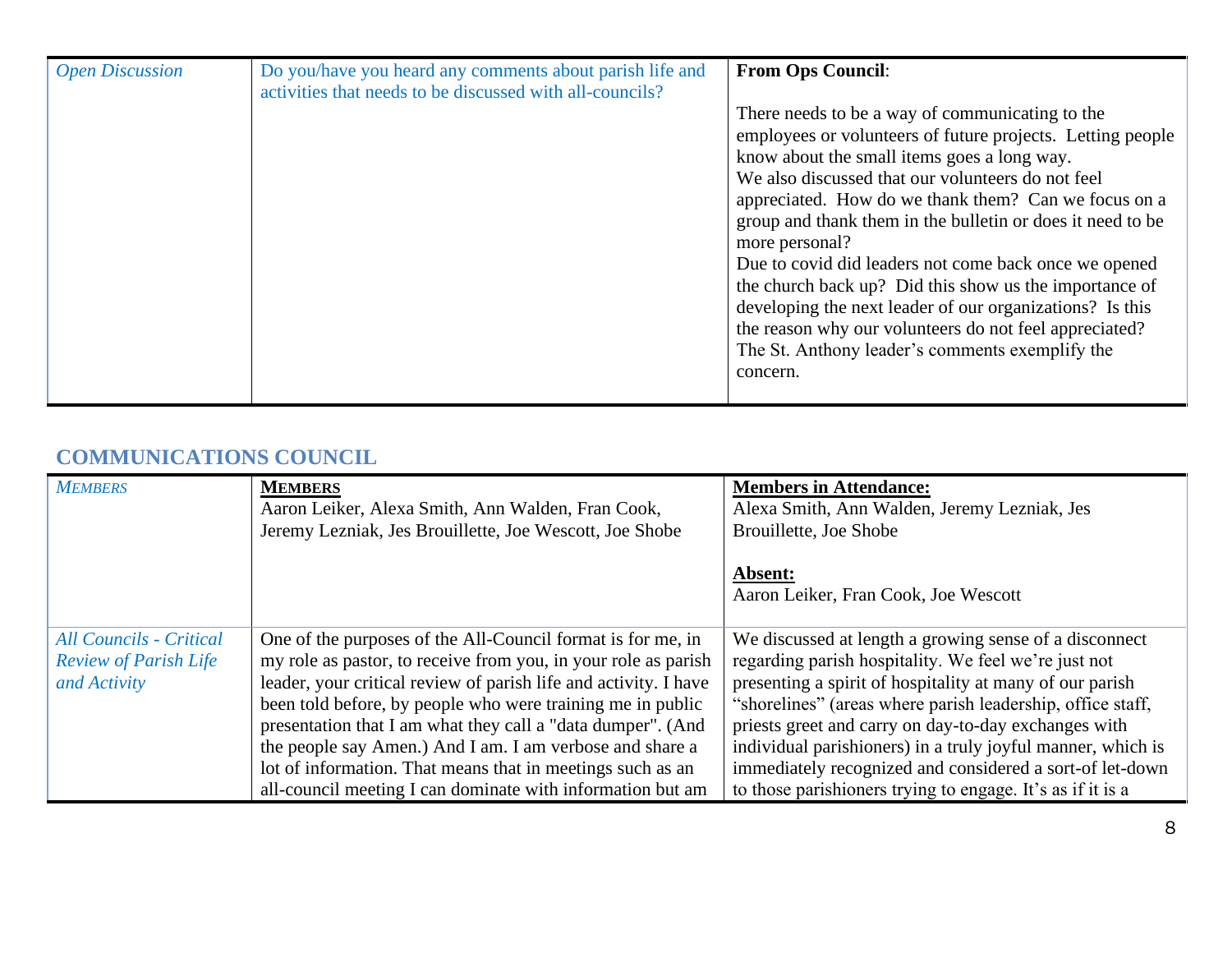|                           | not as apt to receive critical feedback from those in the<br>meeting. I want to work toward remedying this.<br>So a portion of our all-council gathering, prior to breaking<br>into our individual councils, will be set aside to receive from<br>anyone on any council a comment of critical review of<br>parish life and activities. This is open ended and comes from<br>one of three sources:<br>1. Your council discuss parish life and activity and have a<br>suggestion to posit at the all-councils meeting.<br>2. You personally have an idea/concern for parish life and<br>activity and have a suggestion to posit at the all-councils<br>meeting.<br>3. You have heard other parishioners discussing parish life<br>and activity and want to present their concerns as a<br>suggestion to posit at the all-councils meeting.<br>These comments are intended to be open ended and can be a<br>reference to anything that helps us critically think about<br>parish life and activity. I hope it then opens into a all-council<br>discussion that can help respond to the needs of our mission<br>better. | bother to have to engage them because it's work to do so.<br>How to measure this is certainly a challenge, but there<br>seems to be consensus by us to recognize that without a<br>joyful attitude while engaging others, we unintentionally<br>drive people/parishioners away.<br>In using Flocknote for communications, it is readily<br>apparent that in order to communicate to individuals in the<br>various committees and ministries it is difficult when those<br>individuals within a family share the same contact info<br>(whether it be e-mail, landline, or cellphone). Is it possible<br>for the Stewardship Renewal process to address this in<br>such a way that families are both informed and encouraged<br>to provide unique contact information for the purpose of<br>receiving parish communications from the many<br>committees and ministries family members belong to? |
|---------------------------|---------------------------------------------------------------------------------------------------------------------------------------------------------------------------------------------------------------------------------------------------------------------------------------------------------------------------------------------------------------------------------------------------------------------------------------------------------------------------------------------------------------------------------------------------------------------------------------------------------------------------------------------------------------------------------------------------------------------------------------------------------------------------------------------------------------------------------------------------------------------------------------------------------------------------------------------------------------------------------------------------------------------------------------------------------------------------------------------------------------------|------------------------------------------------------------------------------------------------------------------------------------------------------------------------------------------------------------------------------------------------------------------------------------------------------------------------------------------------------------------------------------------------------------------------------------------------------------------------------------------------------------------------------------------------------------------------------------------------------------------------------------------------------------------------------------------------------------------------------------------------------------------------------------------------------------------------------------------------------------------------------------------------|
| <b>Church Renovations</b> |                                                                                                                                                                                                                                                                                                                                                                                                                                                                                                                                                                                                                                                                                                                                                                                                                                                                                                                                                                                                                                                                                                                     | <b>Church Renovation</b><br>We're ok with design plans moving forward using tile for<br>both aisles and under pews. We asked Dana whether the<br>tile planned to be used under the pews is actually terrazzo<br>or just a terrazzo pattern. She indicated it was a pattern and<br>would not require any different maintenance than the tile<br>used for the aisles (we were concerned it might require<br>special buffing/polishing, making it difficult for upkeep).                                                                                                                                                                                                                                                                                                                                                                                                                          |
| General                   | Upcoming Events that Communications Council will<br>continue to promote:                                                                                                                                                                                                                                                                                                                                                                                                                                                                                                                                                                                                                                                                                                                                                                                                                                                                                                                                                                                                                                            | Update the RMC webpage to include a section showing the<br>progress/status for each maintenance and renovation item.<br>Alexa has made a What's Happening Article regarding                                                                                                                                                                                                                                                                                                                                                                                                                                                                                                                                                                                                                                                                                                                    |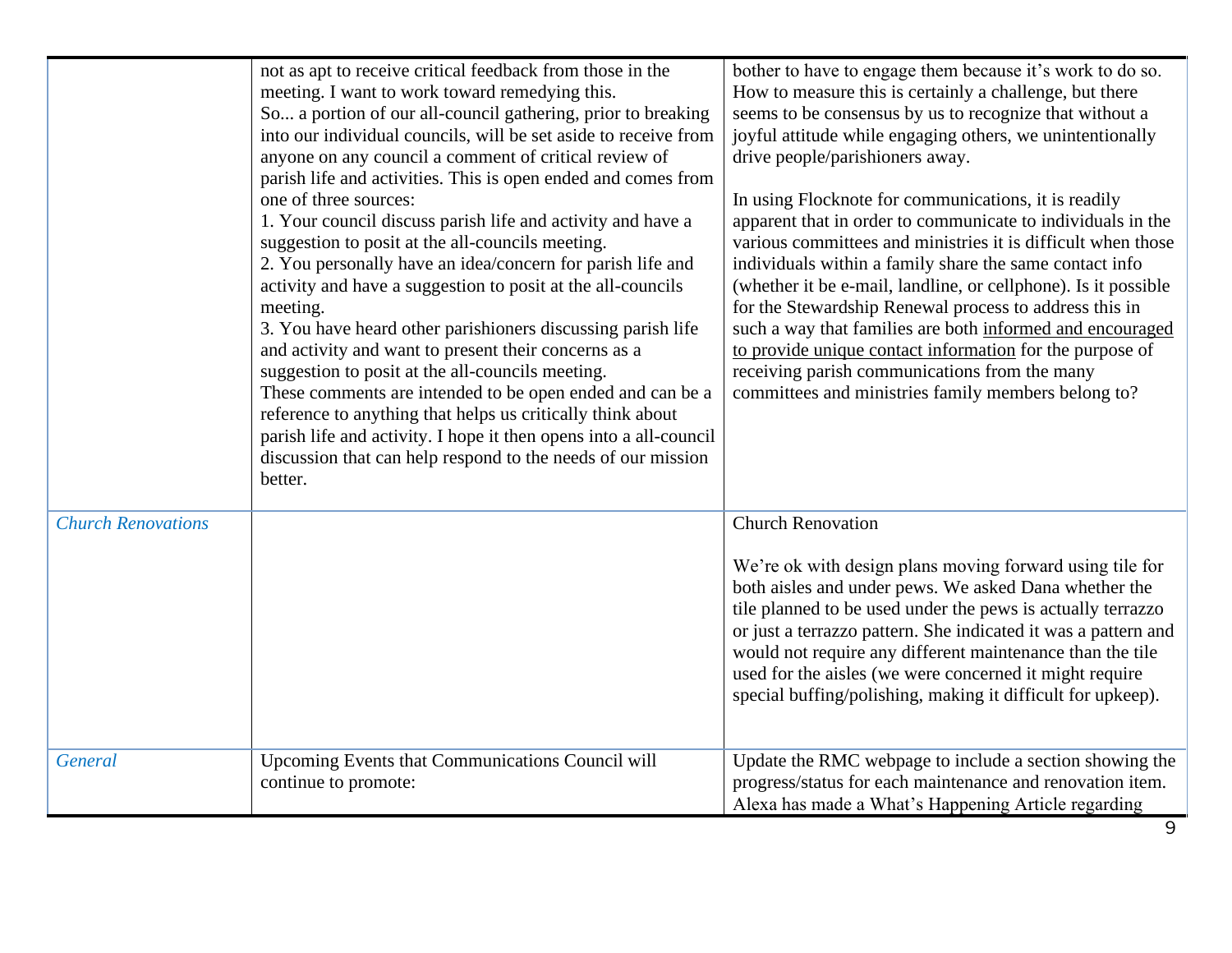|           | April 29-30, 2022 - R/S Dr. Ralph Martin - Parish<br><b>Mission</b><br>June 5, 2022 – Parish Picnic – One Body, One Parish<br>is the theme!<br>Return pledge cards to Rebuild My Church<br>Campaign?<br>Value Them Both Amendment Events?<br>Others?                                                                                                                                                                                                                                                                                                                                                                                                                                                                   | this.                                                               |
|-----------|------------------------------------------------------------------------------------------------------------------------------------------------------------------------------------------------------------------------------------------------------------------------------------------------------------------------------------------------------------------------------------------------------------------------------------------------------------------------------------------------------------------------------------------------------------------------------------------------------------------------------------------------------------------------------------------------------------------------|---------------------------------------------------------------------|
|           | Jes questioned how updates to the Organizational Chart on<br>the website are requested. Answer: Every Summer I send<br>out the current information every council, committee, and<br>ministry has in our excel spreadsheet (that only Joe Shobe<br>and I have access to). We ask them to make any changes<br>necessary. When we get that information back we update the<br>excel spreadsheet. Joe then facilitates the update of the flow-<br>chart, which is created via Microsoft Visio. Joe must place<br>each box manually, as the flowchart is too complex to be<br>done automatically. So the flowchart is directly linked to the<br>excel spreadsheet that is updated each summer by myself<br>working with Joe. |                                                                     |
|           | He will reach out to make sure Shekinah gets moved to the<br>correct section on the org chart (out from under<br>Music/contemporary worship and instead under Prayer<br>Commission). Agreed and approved.                                                                                                                                                                                                                                                                                                                                                                                                                                                                                                              |                                                                     |
| Flocknote |                                                                                                                                                                                                                                                                                                                                                                                                                                                                                                                                                                                                                                                                                                                        | Alexa and Ann will work on a series of tips for using<br>Flocknote. |

## *Task Reports*

| $^{\circ}$ ocial .<br>меаи. |  |
|-----------------------------|--|
|                             |  |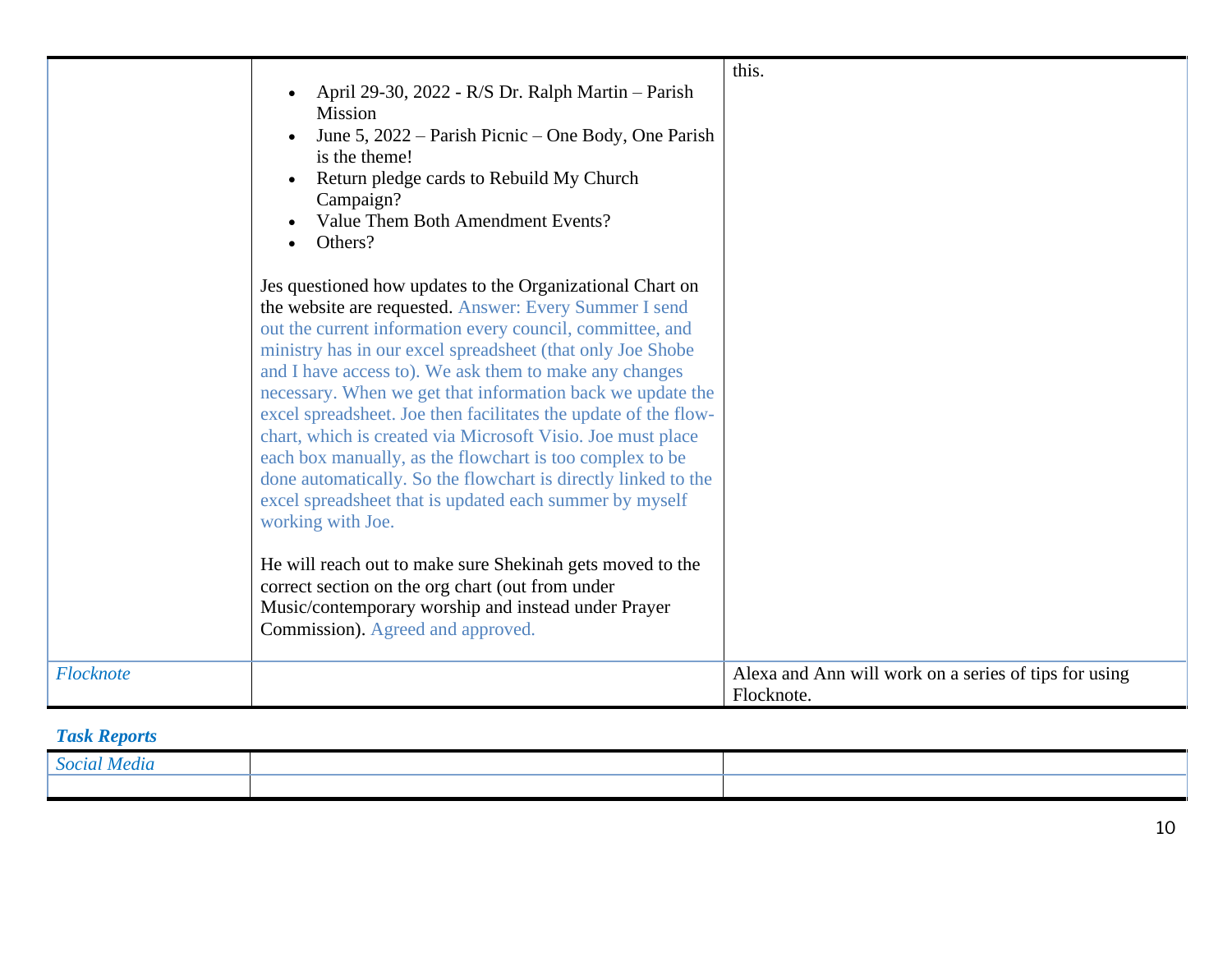#### *Committees*

| <i>Internet</i>       | No updates                                                                                                                                                                                                                                                                                                                                                                                                                                                                                                                               |                                                                                                                                                                                                                                                                                                                                                         |
|-----------------------|------------------------------------------------------------------------------------------------------------------------------------------------------------------------------------------------------------------------------------------------------------------------------------------------------------------------------------------------------------------------------------------------------------------------------------------------------------------------------------------------------------------------------------------|---------------------------------------------------------------------------------------------------------------------------------------------------------------------------------------------------------------------------------------------------------------------------------------------------------------------------------------------------------|
| <b>Parish Library</b> | No updates                                                                                                                                                                                                                                                                                                                                                                                                                                                                                                                               |                                                                                                                                                                                                                                                                                                                                                         |
| Vernacular            | Ann is still working to find replacements. One person<br>interested in news editor (monitoring Gmail; assigning<br>reporter or writer of stories) – one person might be<br>interested in being the copy editor, at least every other<br>month (taking content from news editor and putting it<br>together). Both positions still need to be filled.<br>Ann recommends adding "Weddings" to the Vernacular.<br>Will fit in with New Members, Baptisms & Funerals<br>section. – Let me know how I can help find people to take<br>this on. | Still don't have a commitment from anyone willing to take<br>on the editing role. Lanette is officially out as editor; Ann<br>has been keeping the Vernacular going on her own, but this<br>will need to end soon.<br>Weddings have officially been added. Parish office added<br>this information to the report they send to the editor each<br>month. |

### *Guilds*

| <b>Graphic Design</b>       | No updates                                                                                                                                                                                                                                                                                                                                                                                                                                                           |                                                                                                                                                                                                    |
|-----------------------------|----------------------------------------------------------------------------------------------------------------------------------------------------------------------------------------------------------------------------------------------------------------------------------------------------------------------------------------------------------------------------------------------------------------------------------------------------------------------|----------------------------------------------------------------------------------------------------------------------------------------------------------------------------------------------------|
| <b>Parish Photographers</b> | No updates                                                                                                                                                                                                                                                                                                                                                                                                                                                           |                                                                                                                                                                                                    |
| <b>Theologians</b>          | No updates                                                                                                                                                                                                                                                                                                                                                                                                                                                           |                                                                                                                                                                                                    |
| <b>Video Productions</b>    | No updates                                                                                                                                                                                                                                                                                                                                                                                                                                                           |                                                                                                                                                                                                    |
| <b>Creative Resources</b>   | Ann called Bryan Malone to discuss this committee. Bryan<br>is no longer interested in being leader for this group.<br>Council discussed and recommended that this Committee be<br>a Guild going forward because members are needed on an<br>ad-hoc basis. Alexa will create a Flocknote group and Jes<br>will reach out and be the point person for this Guild,<br>thanking them for signing up and that we will reach out to<br>them as needed. Sounds good to me. | Jes will reach out to those who signed up for Creative<br>Resources to thank them for signing up and to let them<br>know that they will be reached out to when and if their<br>skillset is needed. |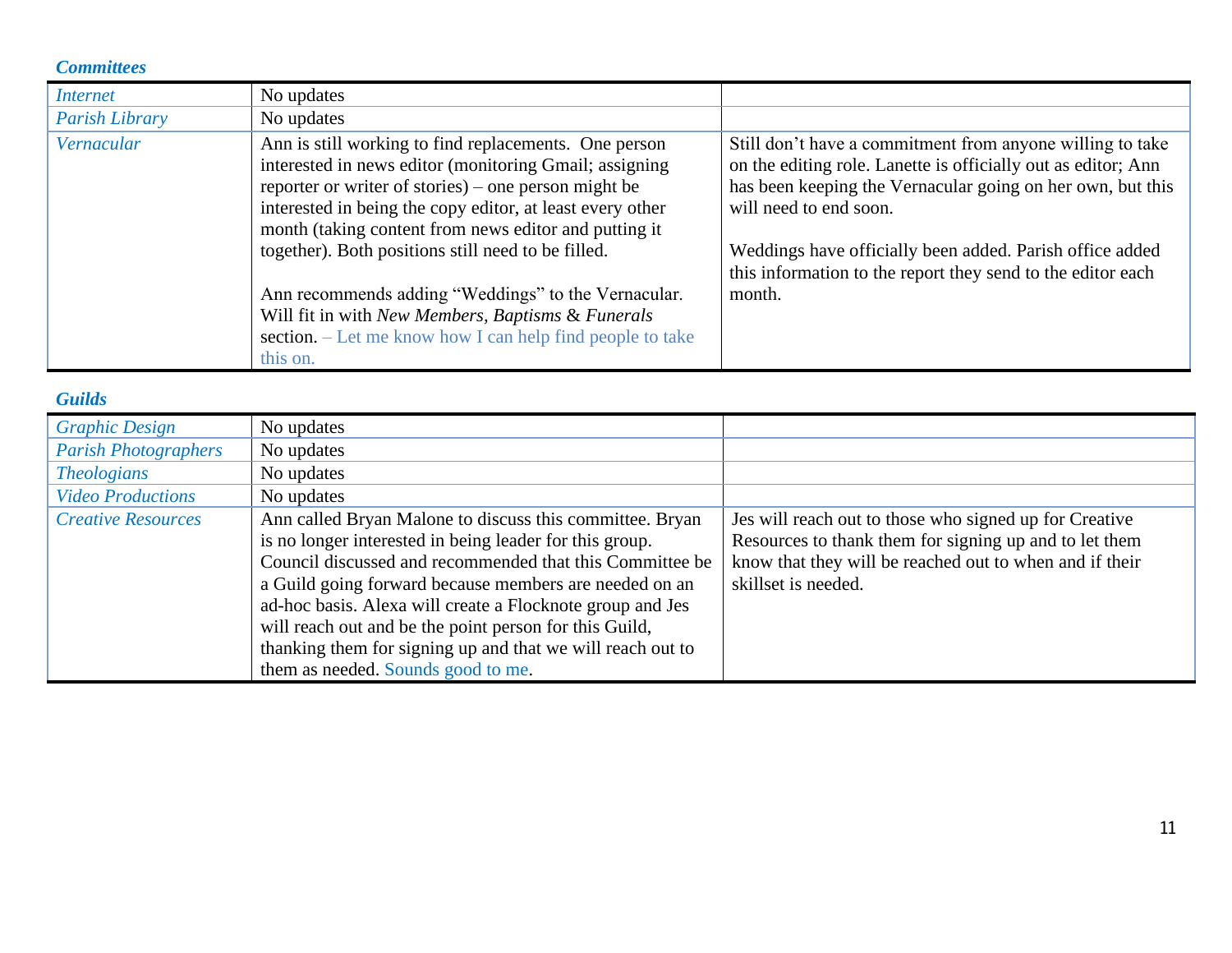## **OPERATIONS COUNCIL**

| <b>MEMBERS</b> | Stephanie Farley-Chair; Long Pham-Vice Chair; Julie   | Member in Attendance: Long Pham, Julie Morgan, Dana     |
|----------------|-------------------------------------------------------|---------------------------------------------------------|
|                | Morgan-Secretary; Dana Leivian; Will Kilian; Michelle | Leivian, Will Kilian, Michelle LaMunyon, Ron Lee, Becky |
|                | Lamunyon; Ron Lee; Becky Smith                        | Smith                                                   |
|                |                                                       | <b>Absent: Stephanie Farley</b>                         |

### *General Discussion*

| Facilities Committee met March 5 <sup>th</sup> .<br><b>General</b><br>Security Cameras were ordered and collecting bids for a<br>locking system. | Security Cameras were installed and now working. The<br>contract for the locking system has been signed. |
|--------------------------------------------------------------------------------------------------------------------------------------------------|----------------------------------------------------------------------------------------------------------|
|--------------------------------------------------------------------------------------------------------------------------------------------------|----------------------------------------------------------------------------------------------------------|

#### *Tasks*

| <i>Financials</i> | Looked over financials. Pat asked all member to review<br>the budget and it will be discussed more in detail in May. |
|-------------------|----------------------------------------------------------------------------------------------------------------------|
| Quasi-Endowment   |                                                                                                                      |

## *Committee Reports*

| <b>Facilities</b> | Dana gave update on RMC projects.                                                                                                                                                                   | August $8th$ is when all roofs will be completed.                                                                                                                                                     |
|-------------------|-----------------------------------------------------------------------------------------------------------------------------------------------------------------------------------------------------|-------------------------------------------------------------------------------------------------------------------------------------------------------------------------------------------------------|
|                   | Gym Roof is done.                                                                                                                                                                                   | New boiler was installed in the school.<br>35 security cameras were installed in the parish and                                                                                                       |
|                   |                                                                                                                                                                                                     | school.                                                                                                                                                                                               |
|                   | School replacement windows were ordered. It will take 8 to<br>10 months before the windows will arrive. Installation will<br>have to be coordinated to limit the interruptions next school<br>year. | New church HVAC will be installed this spring. They will<br>move the necessary units out of the courtyard. Doing this<br>will free up the courtyard to be used as a playground or<br>gathering space. |
|                   | Church HVAC will be installed in the spring. Money will be<br>saved by parishioners helping with demo of the old HVAC.                                                                              |                                                                                                                                                                                                       |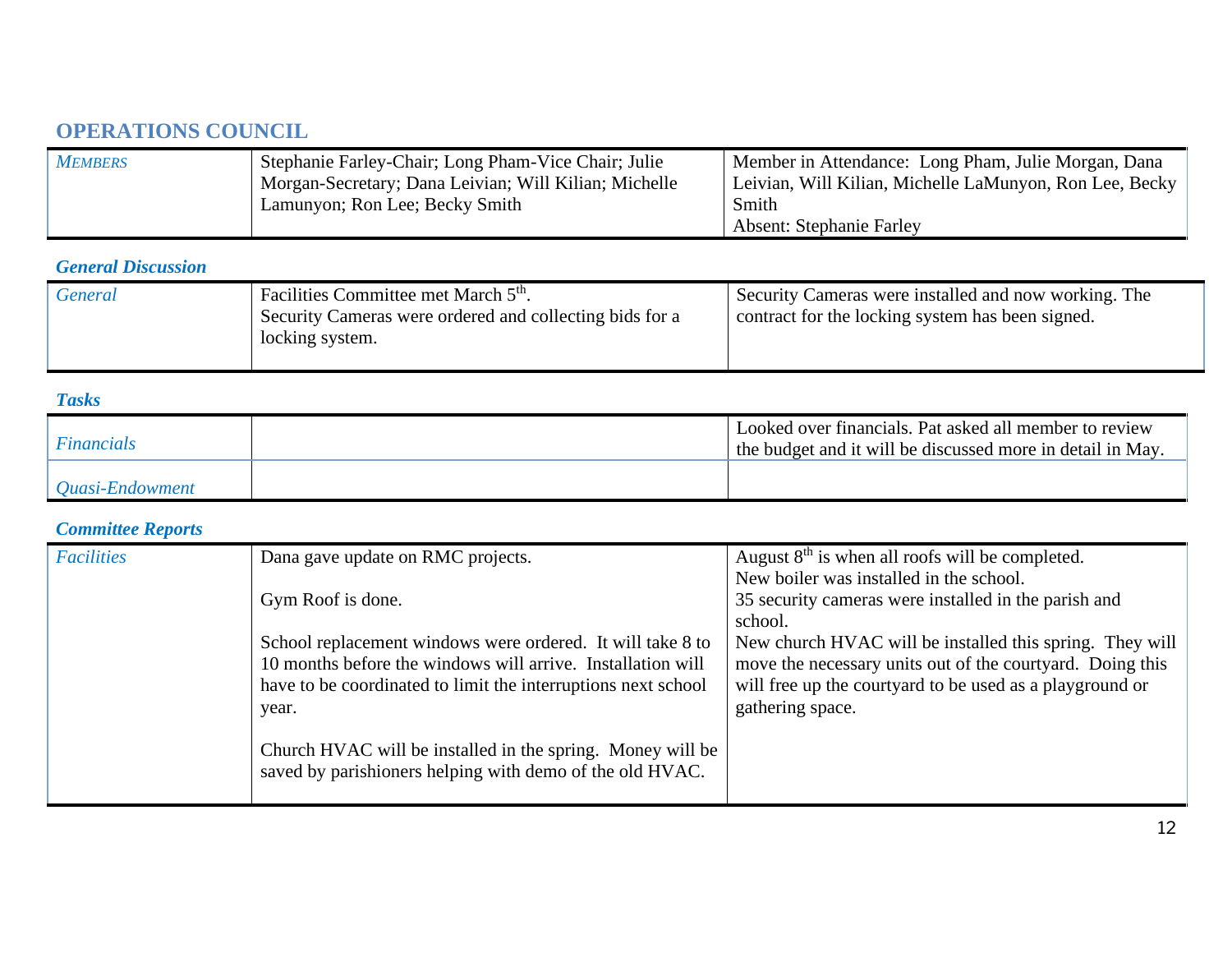|                                          | Dana and Fr. Jarrod met with 4 members of the designer<br>guild.                                                                                                                                                        |                                                                                                                                                                                                                                         |
|------------------------------------------|-------------------------------------------------------------------------------------------------------------------------------------------------------------------------------------------------------------------------|-----------------------------------------------------------------------------------------------------------------------------------------------------------------------------------------------------------------------------------------|
| <b>Finance</b>                           | Ron Lee said there were 8 members that were remaining on<br>the Capital Campaign for the next 2 or 3 years. They would<br>continue to call and follow up with parishioners that had not<br>turned in their pledge card. | Discussed the need to contact parishioners that gave a one-<br>time gift to see if they would like to contribute now or in<br>the future. This is still in the formation phase, but<br>hopefully will have a procedure by Fall of 2022. |
|                                          | Other members had interpreted this to mean Stewardship<br>forms instead of RMC pledge cards. Need to discuss this if<br>Fr. Jarrod also interpreted this to mean Stewardship forms. -                                   | All quarterly statements sent to parishioners will include<br>only 2022 pledge amounts.                                                                                                                                                 |
|                                          | Follow up is necessary for RMC pledge cards. We will need<br>to have a plan in place to encourage people to complete their<br>pledge. Steier group will help us facilitate this follow up.                              | Julie Morgan contacted Barb Mies and Cheryl Koch. Both<br>said everything is going well. New counting schedule for<br>2022 starts in May.                                                                                               |
|                                          | THEN – On a separate issue, for next stewardship renewal, it<br>would also be good to discuss, with the stewardship council,<br>a plan to follow up with collecting / encouraging stewardship<br>forms.                 |                                                                                                                                                                                                                                         |
|                                          | Need to assign someone to contact the Finance Committee<br>Lead, currently either Barb Mies or Cheryl Koch. Decided it<br>would be best to discuss next meeting.                                                        |                                                                                                                                                                                                                                         |
| Parish Workday                           | See above.                                                                                                                                                                                                              | Very successful.                                                                                                                                                                                                                        |
| <b>Planned Giving / Legacy</b><br>Giving |                                                                                                                                                                                                                         |                                                                                                                                                                                                                                         |
| Porter (Locking-up)                      | Ron talked with Ray Alverson at training for locking up the<br>church. Ron said Ray would like for someone to take his<br>place as coordinator. There are currently 45 porters now<br>available to lock up the church.  |                                                                                                                                                                                                                                         |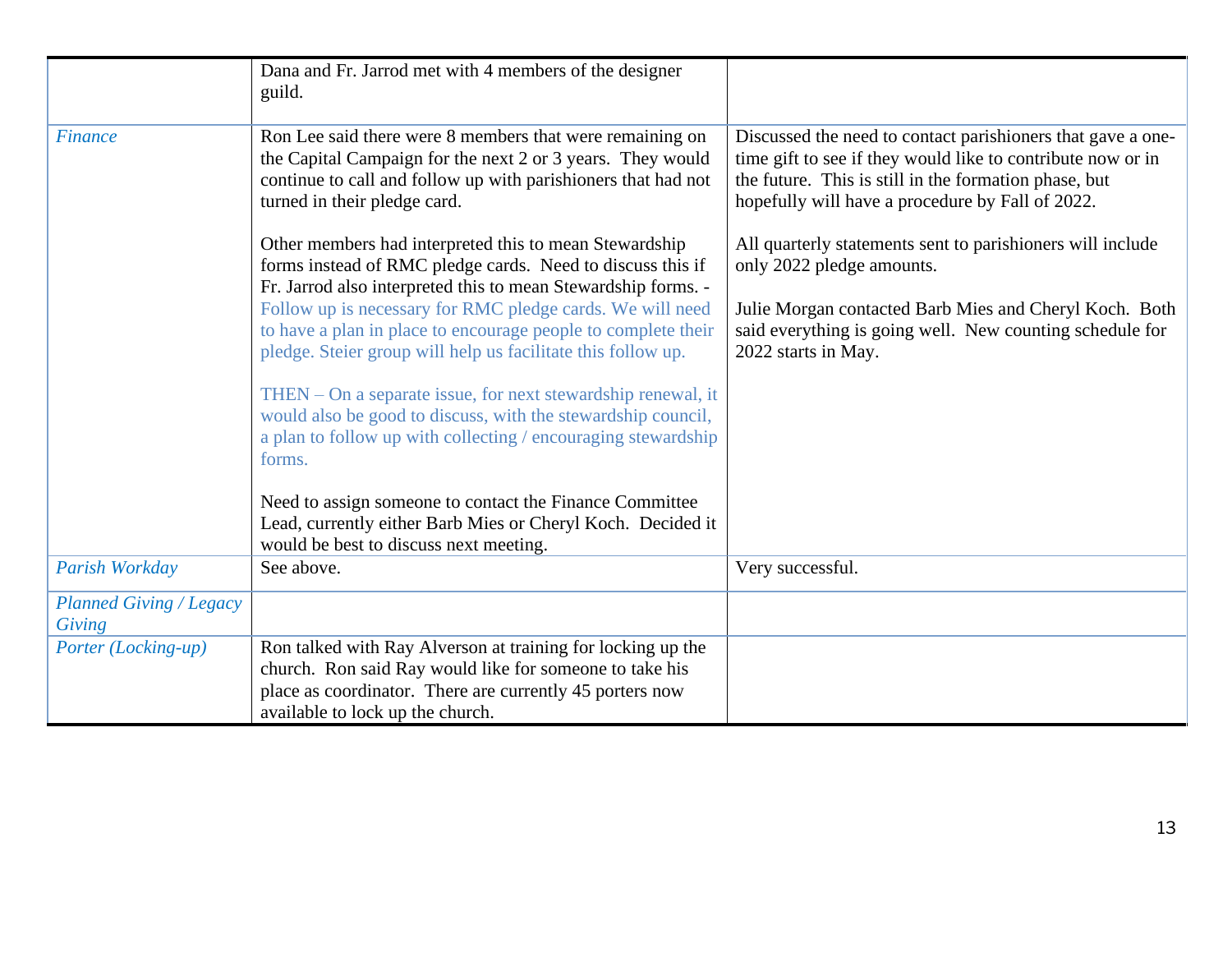#### *Guilds*

A plan needs to be put in place to reach out to guilds and at least let them know that we are aware they have signed up. We also need a process by which the talents of the respective guilds can be coordinated and leveraged by the parish (Pat Malone). Can this endeavor be tasked to the Facilities Committee to plan, contact and coordinate?

| Architecture               | Discussed needing a replacement for leading the guilds since<br>Adam Hein is no longer on Operations Council. | Want to split these guilds up between a few members of<br>the Operations Council to reach out to the guilds. Lead<br>members are listed on the organization chart for persons to<br>be contacted. |
|----------------------------|---------------------------------------------------------------------------------------------------------------|---------------------------------------------------------------------------------------------------------------------------------------------------------------------------------------------------|
| Carpentry                  |                                                                                                               |                                                                                                                                                                                                   |
| <b>Church Cleaning</b>     |                                                                                                               | Is this supposed to be moving to the Facilities Committee?<br>Or is Operations still in charge of coordinating this effort?                                                                       |
| <b>Computer Networking</b> |                                                                                                               | See comment above, this was not discussed at the April<br>meeting due to time constraints.                                                                                                        |
| Electrician                |                                                                                                               |                                                                                                                                                                                                   |
| <b>General Maintenance</b> |                                                                                                               |                                                                                                                                                                                                   |
| <b>HVAC</b>                |                                                                                                               |                                                                                                                                                                                                   |
| <b>Interior Design</b>     |                                                                                                               |                                                                                                                                                                                                   |
| Landscaping                |                                                                                                               |                                                                                                                                                                                                   |
| <b>Mowing</b>              |                                                                                                               |                                                                                                                                                                                                   |
| <b>Plants and Greenery</b> |                                                                                                               |                                                                                                                                                                                                   |
| <i>(indoors)</i>           |                                                                                                               |                                                                                                                                                                                                   |
| <b>Security Systems</b>    |                                                                                                               |                                                                                                                                                                                                   |
| <b>Woodworking / Metal</b> |                                                                                                               |                                                                                                                                                                                                   |
| fab                        |                                                                                                               |                                                                                                                                                                                                   |

### **PASTORAL COUNCIL**

| <b>MEMBERS</b> | Lisa Wyatt, Chair                                    |                            |
|----------------|------------------------------------------------------|----------------------------|
|                | Randy Phelps - Vice Chair                            | <b>Members Present:</b>    |
|                | Johanna Forshee, Secretary                           | Randy Phelps, Vice Chair   |
|                | Joan Collins, Adult Education & Formation Commission | Johanna Forshee, Secretary |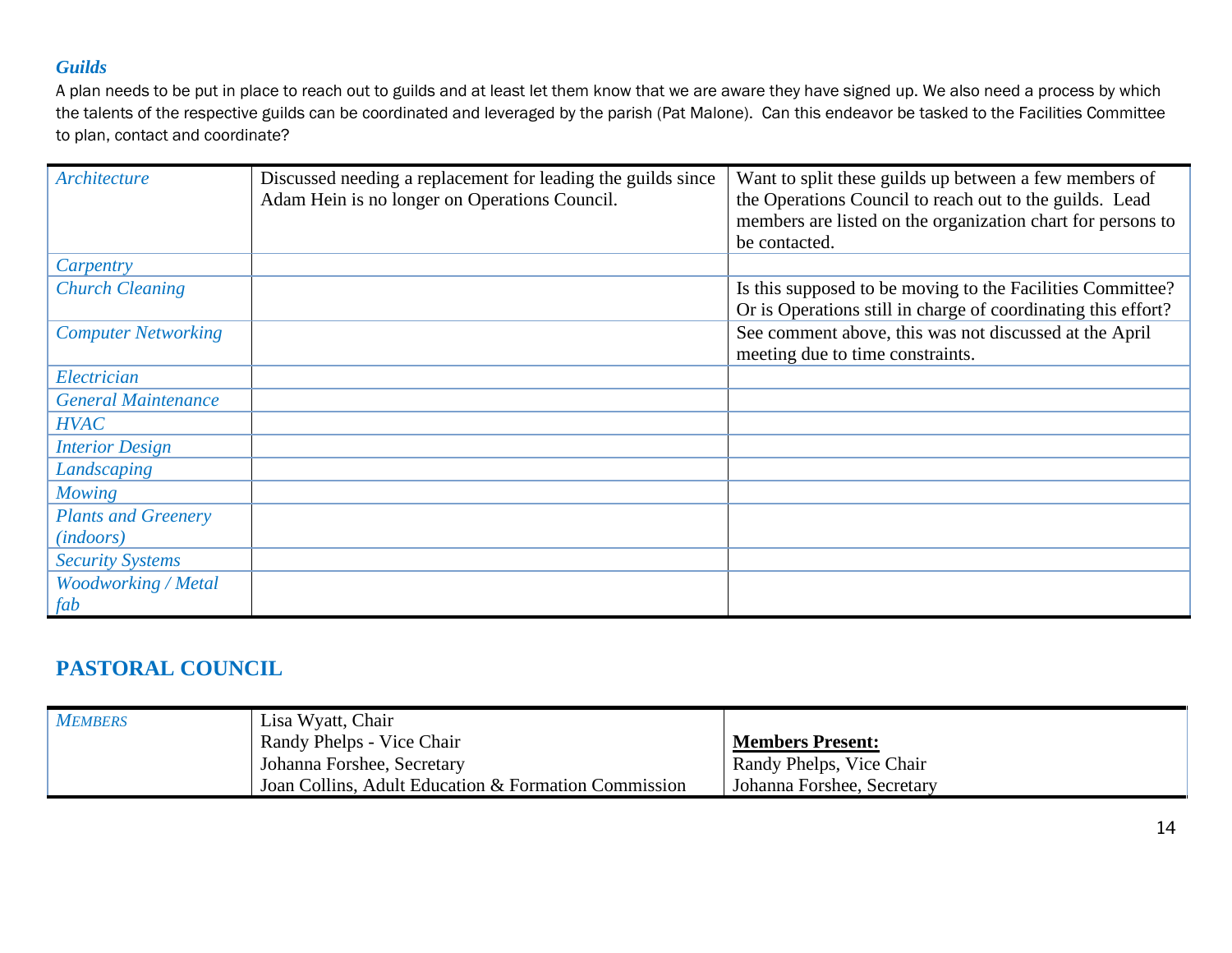|  | Jim Carney, Affiliated Groups Commission               | Heather Gregg, Liturgical Life                      |
|--|--------------------------------------------------------|-----------------------------------------------------|
|  | Heather Gregg, Liturgical Life Commission              | Sarah Winslow, Marriage & Family Life               |
|  | Bryant & Sarah Winslow, Marriage & Family Life         | Kyle Loomis, Social Activities                      |
|  | Commission                                             | Emily Savage, Youth                                 |
|  | Nick Dash Pastoral Care & Special Needs Commission     | Travis Pearson, Director of Parish Life             |
|  | JoAn Holmes, Prayer Commission                         | <b>Members Absent:</b>                              |
|  | Sharon Stump, Respect Life & Social Justice Commission | Joan Collins: Adult Education & Formation Committee |
|  | Kyle Loomis, Social Activities Commission              | JoAn Homes: Prayer                                  |
|  | Emily Savage, Youth Commission                         | Sharon Stump: Respect Life & Social Justice         |
|  |                                                        |                                                     |

### *General Discussion*

| <b>General Discussion</b> | <b>Church Picnic</b>                                               | Information regarding the picnic should appear in the      |
|---------------------------|--------------------------------------------------------------------|------------------------------------------------------------|
|                           | A. June $5^{th}$ from 5:00-8:00 p.m.                               | Easter bulletin. Lisa thanked Emily Savage for             |
|                           | B. Group voted that the theme will be <b>One Body</b> , <b>One</b> | volunteering to assist with the young children's water and |
|                           | Parish.                                                            | chalk events. The chalk and bubbles were donated this      |
|                           | <b>C.</b> Notification regarding picnic: suggestions included:     | year. The council had concerns regarding having a cattle   |
|                           | bulletin and flock note, Catholic Advance and                      | trough for water. The concern was falling and hitting      |
|                           | posters                                                            | themselves on hard surfaces and/or possible drownings.     |
|                           | D. Volunteers: It was suggested that we use the sign-up            | They recommended we go back to the soft sided baby         |
|                           | genius to get volunteers. It was also<br>suggested                 | pools.                                                     |
|                           | that we provide name tags for volunteers to pick up. This          |                                                            |
|                           | way we will know who assisted<br>and                               |                                                            |
|                           | needs to be thanked for their service.                             |                                                            |
|                           | E. The picnic will continue to be a Back to the Basics             |                                                            |
|                           | format.                                                            |                                                            |
|                           | F. Other items: continue with kiddie pool, water guns,             |                                                            |
|                           | bubbles and chalk for children. Perhaps ask<br>the cub/boy         |                                                            |
|                           | scouts if they will handle to the water activities. Ask that the   |                                                            |
|                           | school gates be closed so<br>the activities in the gym,            |                                                            |
|                           | remain in the gym.                                                 |                                                            |
|                           |                                                                    |                                                            |
|                           |                                                                    |                                                            |
|                           | <b>Meeting with Father on February 28</b>                          |                                                            |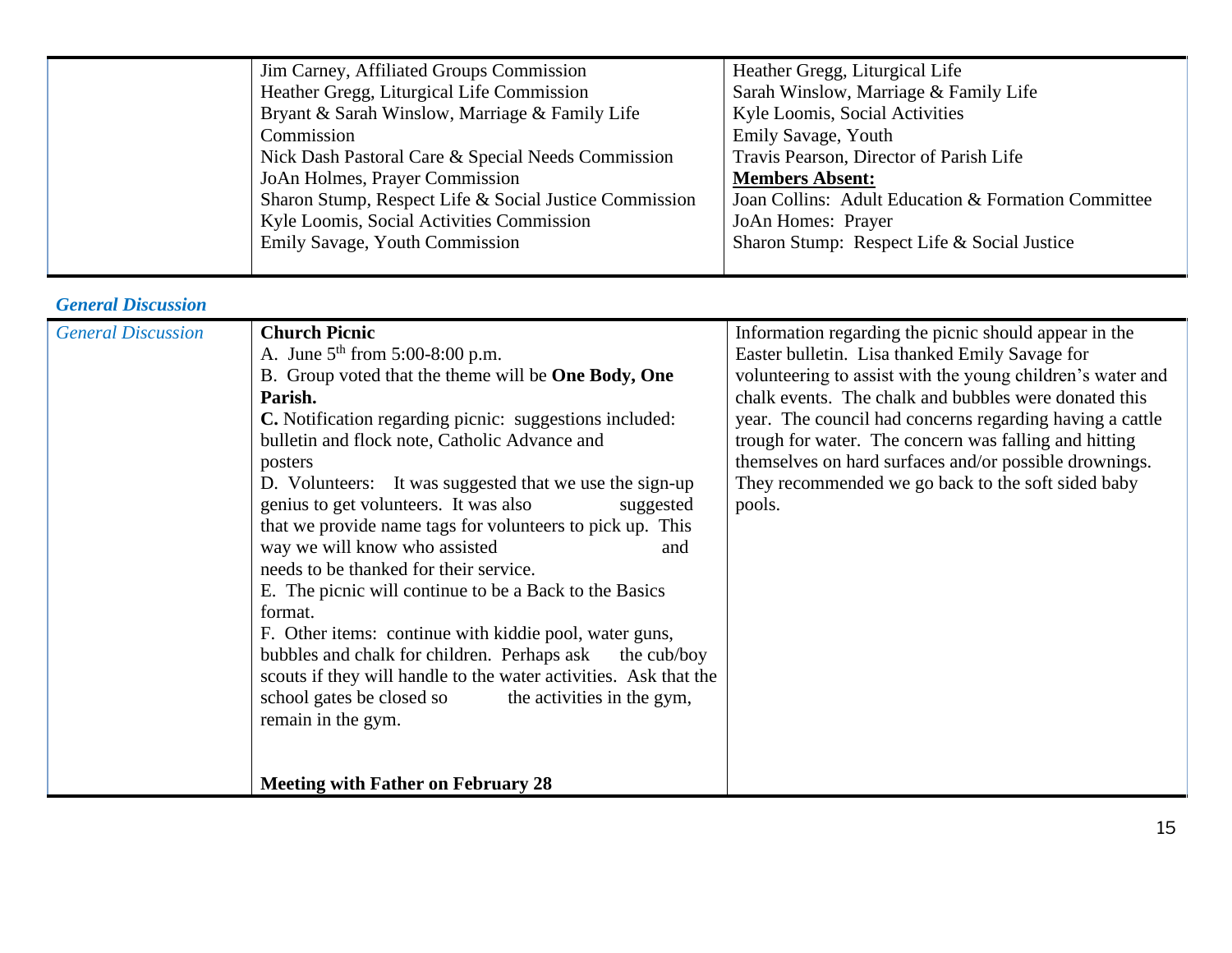|                            | A. The Pastoral Council appreciated the opportunity to meet<br>and dine with Father Jarrod.<br>B. The opportunity was a great way for the council<br>members to get to know one another.<br>C. The council would like this to be a yearly opportunity of<br>more frequently if Father requests. |  |
|----------------------------|-------------------------------------------------------------------------------------------------------------------------------------------------------------------------------------------------------------------------------------------------------------------------------------------------|--|
| <b>Quarterly Reports</b>   | Quarterly Updates-Review the questions that we should be<br>asking. Reports due by April.                                                                                                                                                                                                       |  |
| <b>New Group Approvals</b> |                                                                                                                                                                                                                                                                                                 |  |
| Wildfire                   |                                                                                                                                                                                                                                                                                                 |  |

### *Task Reports*

| Important Dates | November 7 and November 10: Stewardship Fair and<br><b>Annual Address</b><br>June 9-June 12: Women's Acts Retreat<br>July 7-10: Men's Acts Retreat | May 10: all councils meeting<br>June 14: all councils meeting |
|-----------------|----------------------------------------------------------------------------------------------------------------------------------------------------|---------------------------------------------------------------|
|                 |                                                                                                                                                    |                                                               |

### *Adult Formation Commission*

| <b>Adult Bible Study</b><br><b>Tuesday Bible Study</b><br>Friday Bible Study<br>Wednesday Evening / |                                                           |  |
|-----------------------------------------------------------------------------------------------------|-----------------------------------------------------------|--|
| <b>Sunday Morning Bible</b>                                                                         |                                                           |  |
| Study                                                                                               |                                                           |  |
| <b>Adult Education</b>                                                                              |                                                           |  |
| Wildfire                                                                                            |                                                           |  |
| <b>Called and Gifted</b>                                                                            |                                                           |  |
| <b>FORMED</b>                                                                                       |                                                           |  |
| <b>Harvest House</b>                                                                                |                                                           |  |
| Kapaun's Men                                                                                        | Kapaun's Men is meeting weekly in Stewardship Hall. We    |  |
|                                                                                                     | have been following the Kapaun's Men Virtue Series        |  |
|                                                                                                     | curriculum, which is winding up. Next up is the Beatitude |  |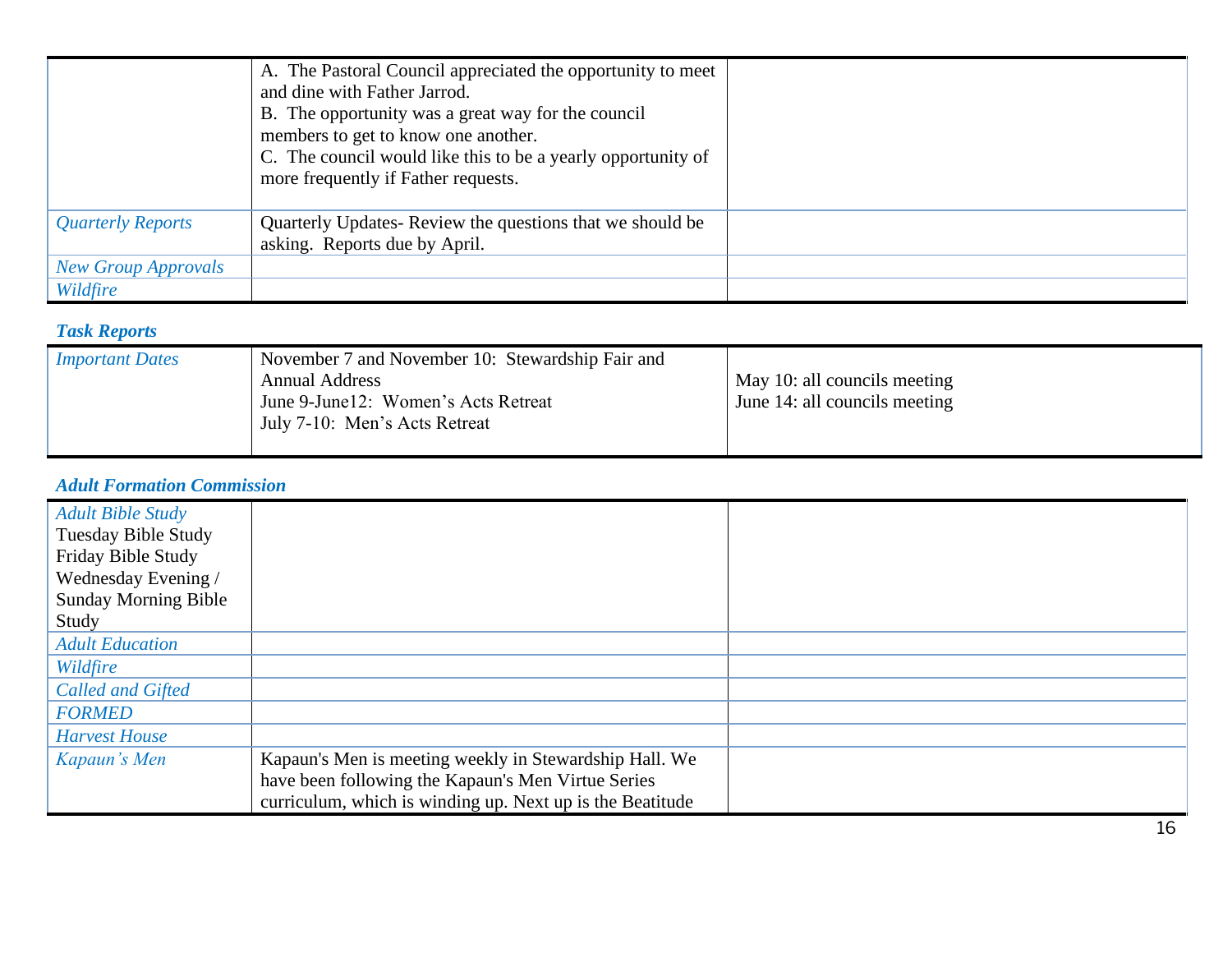|                             | Series, followed by a summer break.<br>Our attendance has been light; typically, six persons or so<br>out of a ministry sign-up roster of 40. Of course, the 7PM<br>Wednesday meeting time does not agree with everyone.<br>Prior to starting the next phase renewed invitations will be<br>extended to all who signed up initially. |  |
|-----------------------------|--------------------------------------------------------------------------------------------------------------------------------------------------------------------------------------------------------------------------------------------------------------------------------------------------------------------------------------|--|
| Men's Prayer Group          |                                                                                                                                                                                                                                                                                                                                      |  |
| <b>Parish Mission</b>       | Dr. Ralph Martin – April $29th$ and $30th$                                                                                                                                                                                                                                                                                           |  |
| <b>RCIA / RCIC</b>          |                                                                                                                                                                                                                                                                                                                                      |  |
| <b>ACTS</b> retreat - Men   | Jul 7-10, 2022, Confirmed                                                                                                                                                                                                                                                                                                            |  |
| <b>Upcoming Dates:</b>      |                                                                                                                                                                                                                                                                                                                                      |  |
| <b>ACTS</b> retreat - women | Jun 9-12, 2022, Confirmed                                                                                                                                                                                                                                                                                                            |  |
| <b>Upcoming Dates:</b>      |                                                                                                                                                                                                                                                                                                                                      |  |

### *Affiliated Groups Commission*

| <b>A Better Choice</b>      |  |
|-----------------------------|--|
| <b>Birthline</b>            |  |
| <b>Catholic Charities</b>   |  |
| <b>Center of Hope</b>       |  |
| Courage - Encourage         |  |
| <b>Gerard House</b>         |  |
| <b>Guadalupe Clinic</b>     |  |
| <b>Habitat for Humanity</b> |  |
| <b>Knights of Columbus</b>  |  |
| Legion of Mary              |  |
| <b>Midwest Catholic</b>     |  |
| <b>Family Conference</b>    |  |
| Padre Pio Group             |  |
| Regnum Christi              |  |
| Retrouvaille                |  |
| Serra Club                  |  |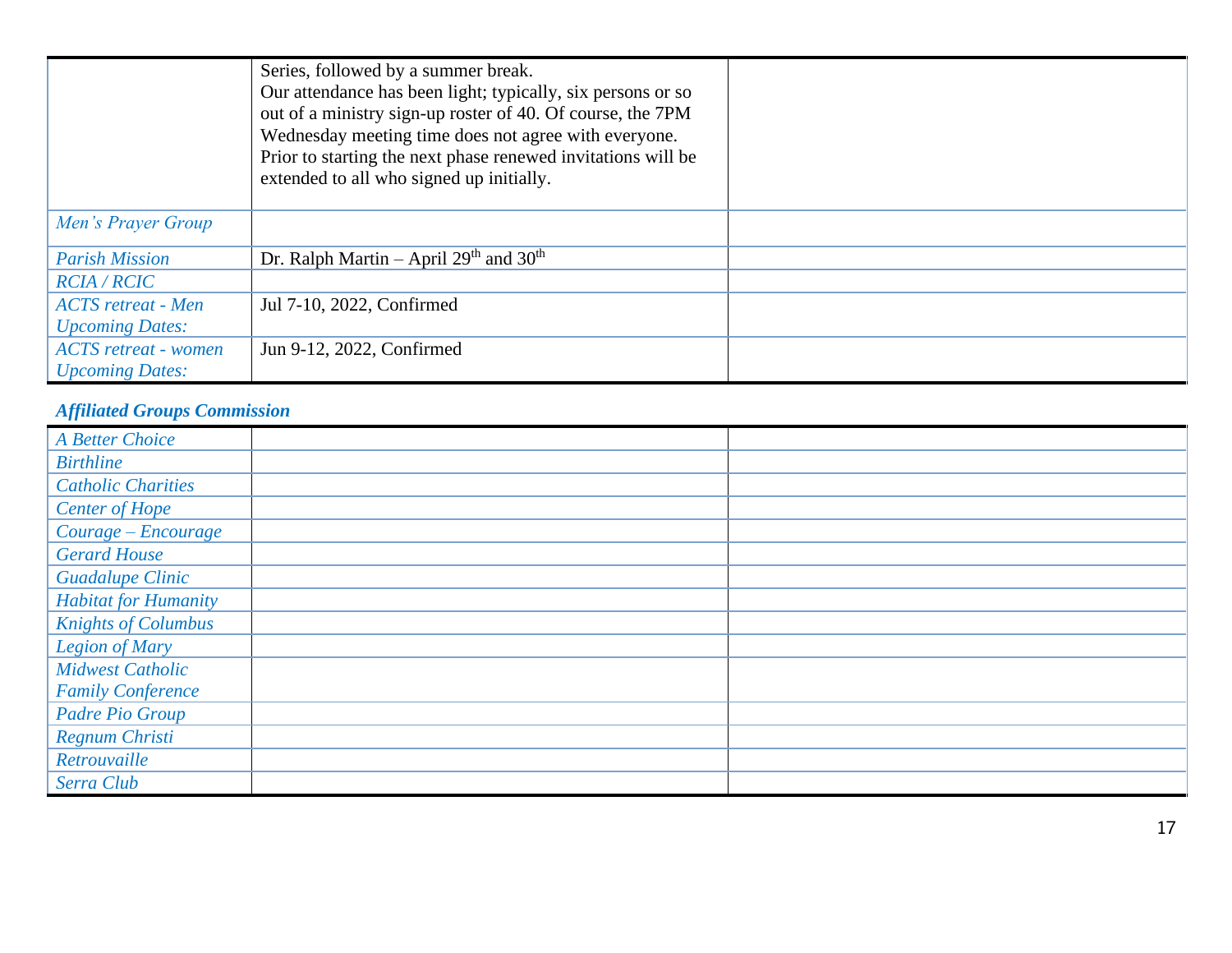| <b>Seven Sisters Apostolate</b> |  |
|---------------------------------|--|
| <b>Spiritual Life Center</b>    |  |
| <b>St. Anthony Family</b>       |  |
| <b>Shelter</b>                  |  |
| <i>St. Dismas Prison</i>        |  |
| <b>Ministry</b>                 |  |
| St. Theresa Lay                 |  |
| <b>Carmelites</b>               |  |

# *Marriage & Family Life Commission*

| <b>Financial Peace</b>   | We just celebrated the final class. This was week 9. We had                                                                |                                                                                                                       |
|--------------------------|----------------------------------------------------------------------------------------------------------------------------|-----------------------------------------------------------------------------------------------------------------------|
| <i>University</i>        | 13 individuals complete the course work this spring. They<br>were all very engaged and I feel that they now have the tools |                                                                                                                       |
|                          | to change their lives financially!                                                                                         |                                                                                                                       |
|                          | We are so fortunate that past participants feel so strongly                                                                |                                                                                                                       |
|                          | about how FPU has changed their lives. That they come back<br>and share their FPU story with the current FPU class.        |                                                                                                                       |
|                          | We plan to have the next FPU session this summer.                                                                          |                                                                                                                       |
|                          | If you know of a way to get the word out that would<br>encourage more people to attend that would be Awesome               |                                                                                                                       |
| <b>A Lasting Promise</b> |                                                                                                                            | A Lasting Promise is being offered at the Spiritual Life                                                              |
| (formerly Fighting for   |                                                                                                                            | Center right now. We have not yet moved forward with a<br>date to offer next session at SFA. It's on our radar. Still |
| Your Marriage)           |                                                                                                                            | plan to reach out to a few couples to build a team of SFA                                                             |
|                          |                                                                                                                            | presentersI'll make that a priority this week since we just                                                           |
|                          |                                                                                                                            | had a retreat get cancelled                                                                                           |
| Mary's Moms              | I gave up on Mary's Moms. I think I let Travis knowif I                                                                    |                                                                                                                       |
|                          | remember right. I may have left a message. Maybe it never                                                                  |                                                                                                                       |
|                          | got to him. I am unable to do mornings since I am                                                                          |                                                                                                                       |
|                          | homeschooling. It would be so great if someone would get it                                                                |                                                                                                                       |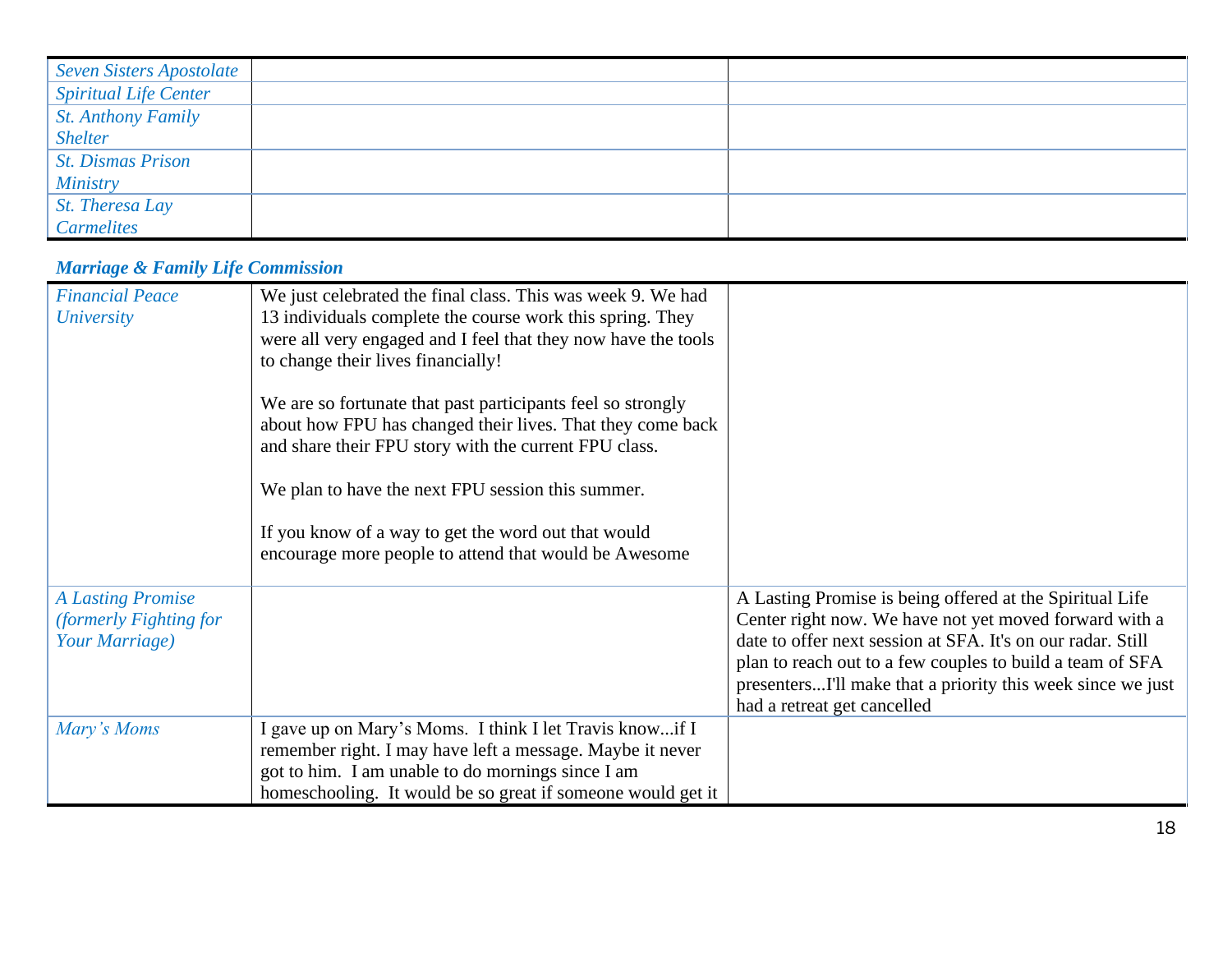|                       | going again. I had tried to encourage a mom that did the<br>mornings it revive it after covid shut down, but no one                                        |                                                                                                                                                                                                                                                                                                                                                                                                                                                                                                                                                                                                                                                      |
|-----------------------|------------------------------------------------------------------------------------------------------------------------------------------------------------|------------------------------------------------------------------------------------------------------------------------------------------------------------------------------------------------------------------------------------------------------------------------------------------------------------------------------------------------------------------------------------------------------------------------------------------------------------------------------------------------------------------------------------------------------------------------------------------------------------------------------------------------------|
|                       | stepped up. It really isn't hard, and it seemed to be enjoyed                                                                                              |                                                                                                                                                                                                                                                                                                                                                                                                                                                                                                                                                                                                                                                      |
|                       | and needed!                                                                                                                                                |                                                                                                                                                                                                                                                                                                                                                                                                                                                                                                                                                                                                                                                      |
|                       | I have been leading a small moms group study although we<br>are all SFA members it's not affiliated with the church and<br>we are just doing it in a home. |                                                                                                                                                                                                                                                                                                                                                                                                                                                                                                                                                                                                                                                      |
| Mom's Day Out         |                                                                                                                                                            | "Mom's Day Out is good. It has been wonderful having a<br>smaller group, but we will need to grow it back. Have<br>several interested alreadyneed to begin the outreach<br>process more (sent initial emails so far). We also need to<br>get back in to clean                                                                                                                                                                                                                                                                                                                                                                                        |
|                       |                                                                                                                                                            | We did have a TV donated that we need to discuss with<br>Pat Malone on hanging, but also are aware of space<br>changeswe need to figure that outand get outlets<br>pulled up the wall so the cords aren't hanging. We also<br>have looked at a screen protector which runs about \$170 to<br>protect it from flying objects                                                                                                                                                                                                                                                                                                                          |
|                       |                                                                                                                                                            | In growing the program back, that would mean reserving<br>the downstairs space as well. Hopefully that isn't a<br>problem? Conflicting reports as to the Knights of<br>Columbus things down there with children. Curious about<br>this. I heard mixed things come through the chain on that<br>availability. BUT, with the correct number of families,<br>there is no way to risk "canceling" if there is a<br>funeral. Moms count on this time for scheduling things. If<br>the "solution" is only using nursery and upstairs clare, that<br>would not work because we would have to cancel every<br>time there is a funeral. Does that make sense? |
| <b>Natural Family</b> | Rob and I will get an NFP class schedule submitted to Father                                                                                               |                                                                                                                                                                                                                                                                                                                                                                                                                                                                                                                                                                                                                                                      |
| Planning              | soon. We always appreciate the use of church facilities for                                                                                                |                                                                                                                                                                                                                                                                                                                                                                                                                                                                                                                                                                                                                                                      |
|                       | our classes. The best help Father can give us is to continue to                                                                                            |                                                                                                                                                                                                                                                                                                                                                                                                                                                                                                                                                                                                                                                      |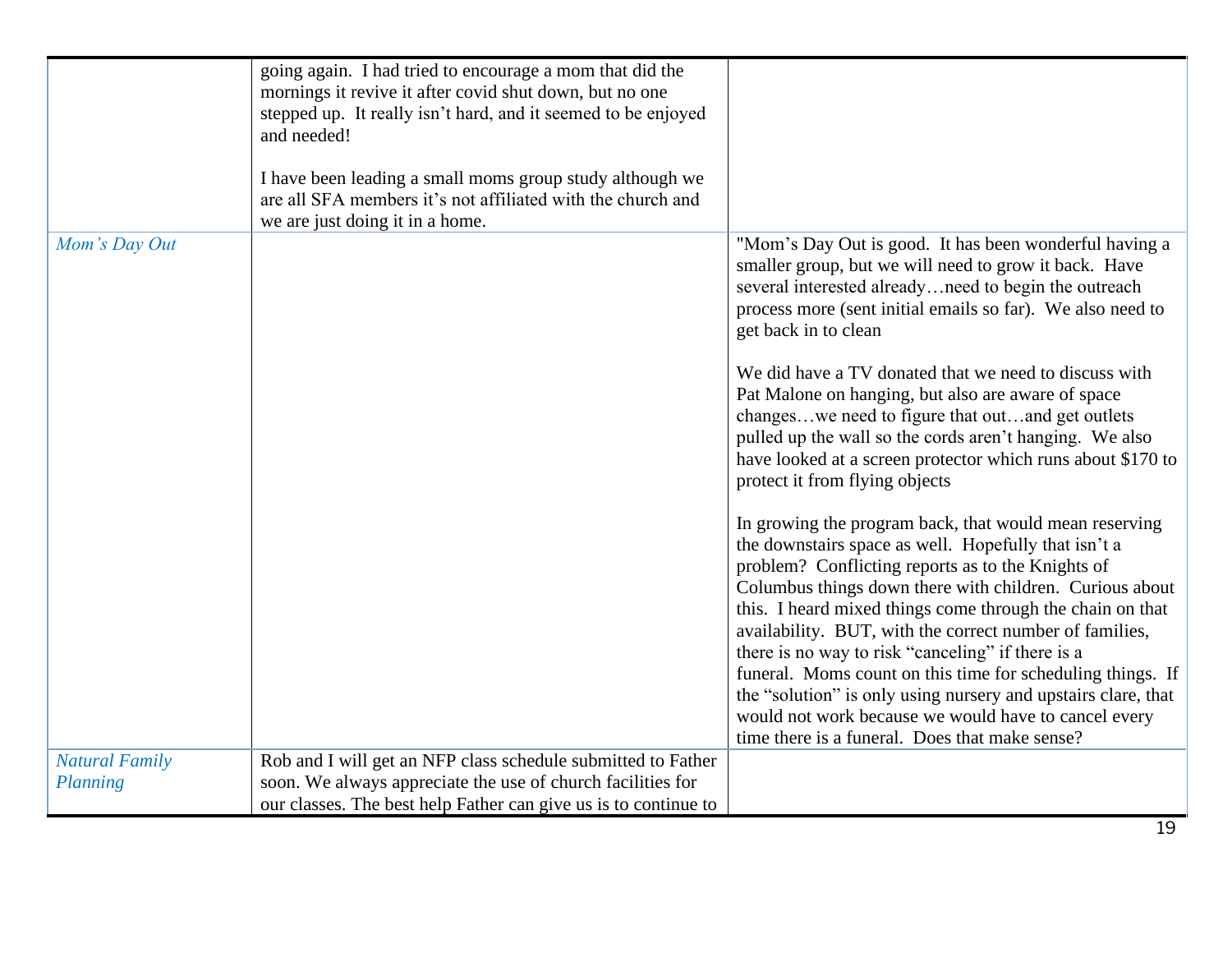|                             | refer engaged and married couples to us for classes. It is also<br>much preferred that he strongly encourages couples to take<br>the in person class from us rather than signing up for an<br>online course. Nothing can replace in person interaction as<br>couples learn the art of natural family planning! $-$ Will do! |                                                                                                                                                                   |
|-----------------------------|-----------------------------------------------------------------------------------------------------------------------------------------------------------------------------------------------------------------------------------------------------------------------------------------------------------------------------|-------------------------------------------------------------------------------------------------------------------------------------------------------------------|
| $Nursery-Babysitting$       |                                                                                                                                                                                                                                                                                                                             | For the future, really the only thing is that Kristi will no<br>longer be able to assist with babysitting, so I will be<br>looking for someone to help coordinate |
| <b>Wedding Anniversary</b>  |                                                                                                                                                                                                                                                                                                                             |                                                                                                                                                                   |
| <b>Wedding Coordinators</b> |                                                                                                                                                                                                                                                                                                                             |                                                                                                                                                                   |

### *Pastoral Care & Special Needs Commission*

| <b>Bereavement Committee</b>   |  |
|--------------------------------|--|
| <b>Caring Hands</b>            |  |
| <b>Charities Committee</b>     |  |
| <b>Communion Calls</b>         |  |
| <b>Funeral Dinners</b>         |  |
| <b>Homebound Ministry</b>      |  |
| <b>Hospital Visits</b>         |  |
| <b>Meals for Priests</b>       |  |
| <b>Ministry with Persons</b>   |  |
| with Disabilities              |  |
| <b>Mourning Light Ministry</b> |  |
| <b>Parish Nurse Ministry</b>   |  |
| Tobit's Ministry               |  |

# *Prayer Commission*

**Committees** 

| $31 \text{ Club}$           | Club runs through the Serra Club. Members attend Mass      |
|-----------------------------|------------------------------------------------------------|
|                             | on given days.                                             |
| <b>Flame of Love Rosary</b> | Meetings changed to Monday 6:45 pm. It is the same         |
| Group                       | small faithful group. Amy continues to give presentations. |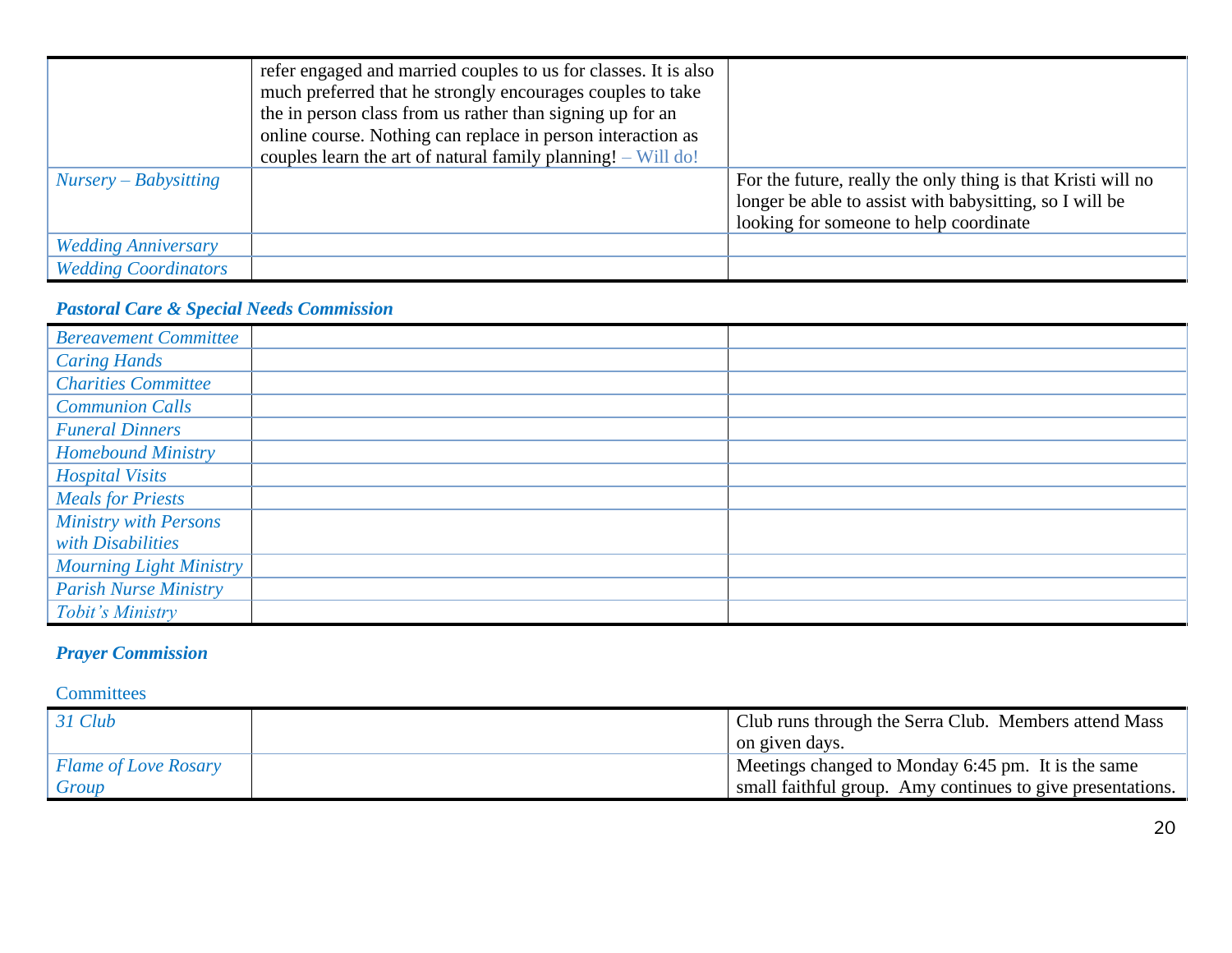| <b>Immaculate Heart of</b>      |                                                               | Meeting on Tuesday at 7 in church. Sue Willey is leader   |
|---------------------------------|---------------------------------------------------------------|-----------------------------------------------------------|
| <b>Mary Rosary Group</b>        |                                                               | currently. Group is smaller                               |
| <b>Marian Mantle Rosary</b>     |                                                               | Meets Monday morning after Mass                           |
| Group                           |                                                               |                                                           |
| Novena for the                  |                                                               |                                                           |
| <b>Deceased</b>                 |                                                               |                                                           |
| Our Lady of Medjugorje          |                                                               | Julie Buresh stated that they have an average of 15       |
| <b>Prayer Group</b>             |                                                               | attending. They connect with Mass, Vespers, and prayer.   |
|                                 |                                                               | They include fellowship. The group has not grown but is   |
|                                 |                                                               | stable. Julie would like Father's support in getting      |
|                                 |                                                               | permission to do presentations to Bishop Carroll kids.    |
| <b>Parish Prayer</b>            |                                                               | Doing fine. Currently needed volunteers.                  |
| Committee                       |                                                               |                                                           |
| <b>Perpetual Adoration</b>      |                                                               | Going well.                                               |
|                                 |                                                               |                                                           |
| <b>Prayer Chain - Morning</b>   |                                                               |                                                           |
| Prayer Chain - Evening          |                                                               | Changed from paper to all by e-mail. They get messages    |
|                                 |                                                               | to pray for people. Unknown who handles e-mail.           |
| Prayer Chain - Email            |                                                               | Going fine. They send out e-mails several times a week    |
|                                 |                                                               | and 200+ people receive and pray.                         |
| <b>Religious Vocations</b>      | There are presently 68 parishioners volunteering to the Write | We have one new parishioner sign up for this ministry. I  |
| Committee                       | a Seminarian program. This includes 42 adults, 14 high        | have also had phone calls from two parishioners regarding |
|                                 | schoolers and 12 Middle Schoolers. This is a significant      | how to get cookies, small birthday gifts, etc. to those   |
|                                 | decrease from previous years. There are 29 seminarians to be  | seminarians located in the Wichita area.                  |
|                                 | contacted by mail. Mailings to all who signed up for this     |                                                           |
|                                 | stewardship program will be sent out the week of February     |                                                           |
|                                 | 14. (Submitted by Johanna)                                    |                                                           |
| <b>Shekinah</b>                 |                                                               |                                                           |
| <b>Thursday Morning</b>         |                                                               | Meeting in Bonaventure Thursday from 9:30 to 11:30        |
| <b>Rosary Group</b>             |                                                               |                                                           |
| <b>St. Francis Pet Blessing</b> |                                                               |                                                           |
| Vietnamese Prayer               |                                                               | Praying in families.                                      |
| Group                           |                                                               |                                                           |
| Write to a Seminarian /         |                                                               | All set up for the year.                                  |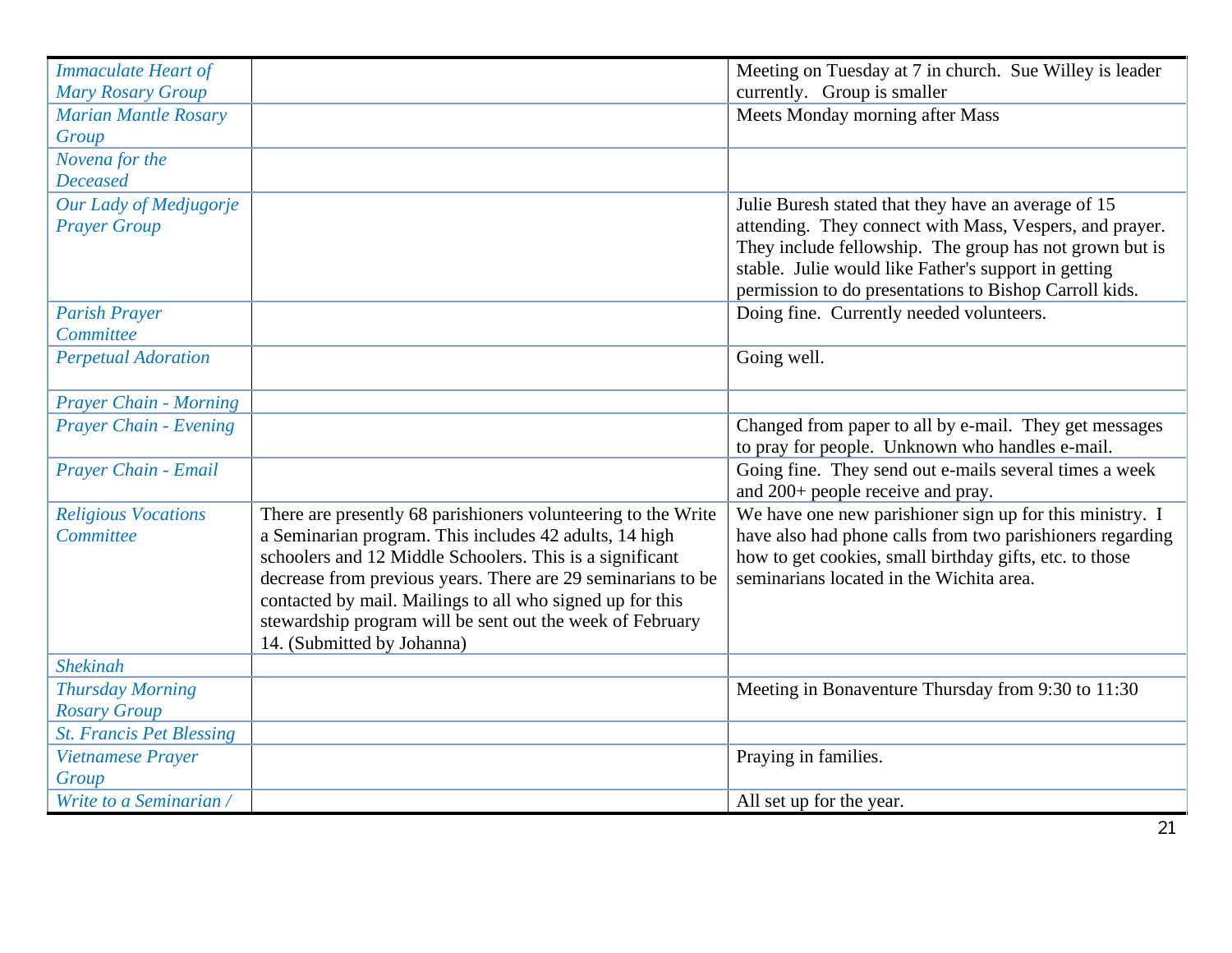|  | <b>Religious Life Vocation</b> |
|--|--------------------------------|
|  |                                |

### *Respect Life & Social Justice Commission*

| Compassion without<br><b>Borders</b>              |                                                                                                                                                                                                                                                                                                                                                                                                                                                                                                                                                                                                                                                                                          |  |
|---------------------------------------------------|------------------------------------------------------------------------------------------------------------------------------------------------------------------------------------------------------------------------------------------------------------------------------------------------------------------------------------------------------------------------------------------------------------------------------------------------------------------------------------------------------------------------------------------------------------------------------------------------------------------------------------------------------------------------------------------|--|
| <b>Respect Life Committee</b>                     | I really don't have much to report right now. I'm still kinda<br>just learning the ropes from Chrissy Engel since school<br>started this year so I've got a lot I could improve on and<br>hope to in the near future. We did gain a few new members<br>this year from the stewardship forms. This time of year, we<br>don't have a lot going on and I did talk to Travis Pearson<br>about our committee helping with preparing and getting<br>information out on The Value Them Both Amendment<br>coming up in August. He said he'd get back to me about that<br>when they're ready for us to help and they know what needs<br>to be done. Other than that, that's all I have to report. |  |
| Society of St. Vincent<br><b>DePaul</b>           |                                                                                                                                                                                                                                                                                                                                                                                                                                                                                                                                                                                                                                                                                          |  |
| <b>St. Anthony Family</b><br><b>Shelter Meals</b> | I am worn out! I have been helping lead this group for<br>about 10 years. I attempted to move on several years ago,<br>but Jill Ward needed help with the technology aspect (list)<br>making, emails, etc).                                                                                                                                                                                                                                                                                                                                                                                                                                                                              |  |
|                                                   | Transparency, we probably need someone fresh! We have<br>about 15 teams with over 100 people that serve meals once<br>every other month. Each team has a team lead that organizes<br>their team.                                                                                                                                                                                                                                                                                                                                                                                                                                                                                         |  |
|                                                   | Each year, I have a list of 15-20 interested members. A<br>couple members have signed up for 2-3 years (one with<br>their children) but will not respond by any means of<br>communication (as if they are just checking a stewardship<br>box). We generally get 5 or so new families each year to<br>help fill in the gaps of missing team members. We recently                                                                                                                                                                                                                                                                                                                          |  |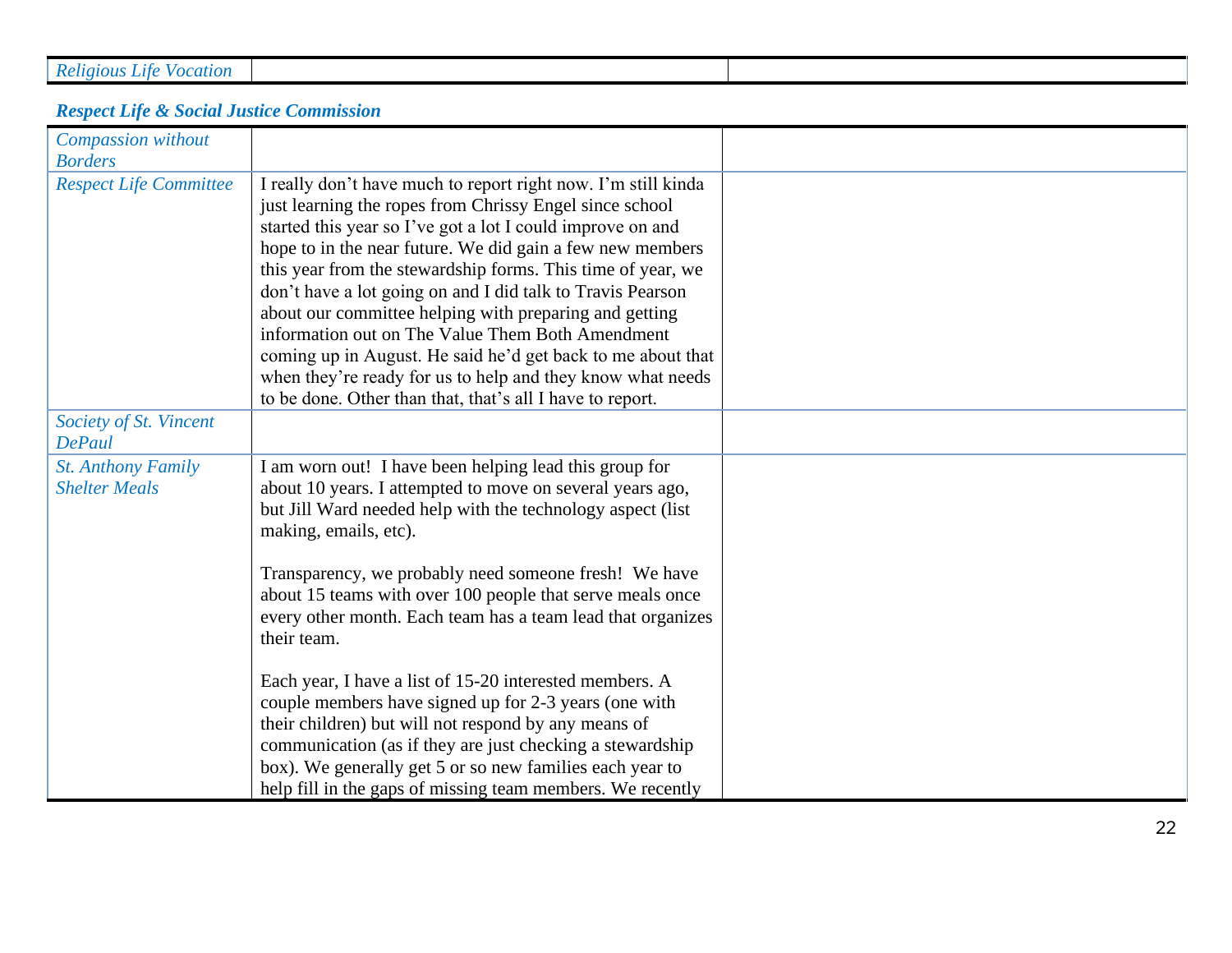|                  | were struggling and put out a need on social media. That<br>helped tremendously.<br>Jill does not see the need to contact all people interested on<br>stewardship forms (I have reminded years in a row). The<br>thought is those people can merely be added to the<br>teams. Once a year (this time of year), I always contact<br>team leads to see how they are doing, if they need new<br>members, changes etc. Based on that information, I fill in<br>the holes of those who responded "yes" to wanting to help<br>from the stewardship forms. Contacting people is a<br>necessity. I have struggled leaving because I was worried<br>this important step would be overlooked.<br>Probably 90% of this role happens once a year with |  |
|------------------|-------------------------------------------------------------------------------------------------------------------------------------------------------------------------------------------------------------------------------------------------------------------------------------------------------------------------------------------------------------------------------------------------------------------------------------------------------------------------------------------------------------------------------------------------------------------------------------------------------------------------------------------------------------------------------------------------------------------------------------------|--|
|                  | contacting those interested, contacting team leads,<br>organizing teams on an excel spreadsheet, updating the<br>calendar (I have contacts updated and calendar updated on<br>Google each year). There is a Diocesan coordinator that<br>contacts teams, sends out reminders, etc! Linda Lauer is<br>amazing. She is very involved. She coordinates with SEAS<br>(who runs a very small number of slots), SFA, and St<br>Catherine's (who is adding a bunch of teams this year after<br>discussing the need!).                                                                                                                                                                                                                            |  |
|                  | Is this a parish based group comprised only of SFA<br>parishioners - or - is it led by St. Anthony and is properly<br>curated by the family shelter itself. In other words, is it our<br>responsibility, as a parish, to find a new leader for this<br>group? If so, let's do it. If not if this is Linda Lauer's<br>responsibility, how do we communicate this to her?                                                                                                                                                                                                                                                                                                                                                                   |  |
| The Lord's Diner | Everything is going well at The Lord's Diner. With the<br>change in hybrid serving I am anxious to see how it goes.<br>This is first of May. I ses this as a positive.                                                                                                                                                                                                                                                                                                                                                                                                                                                                                                                                                                    |  |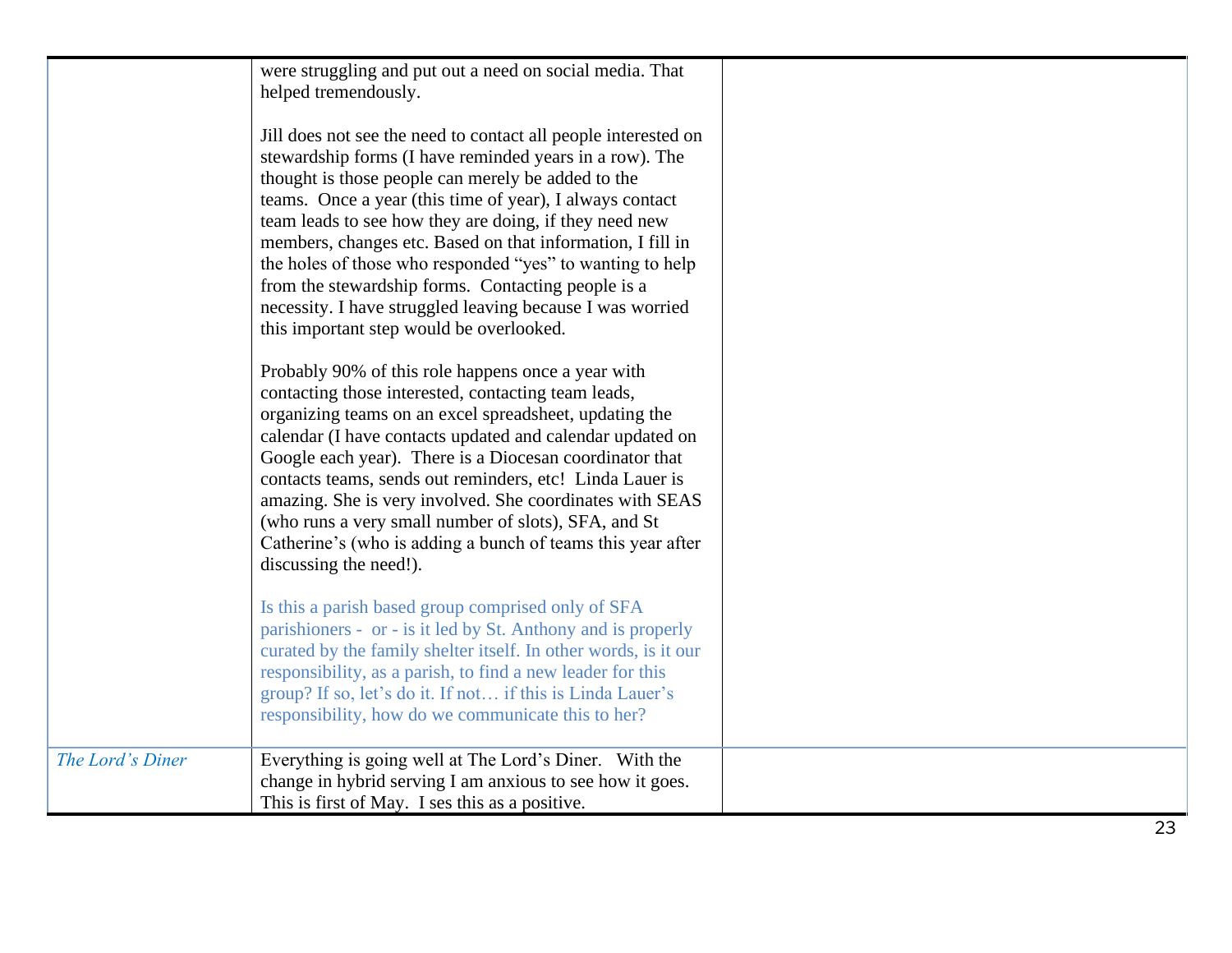|                           | I have had 6 new volunteers sign up this month. 1 started in<br>March. 3 will start in April and 3 in May. |  |
|---------------------------|------------------------------------------------------------------------------------------------------------|--|
| <i>Voter Registration</i> |                                                                                                            |  |

#### *Social Activities Commission*

| <b>Adult Basketball</b>     |  |
|-----------------------------|--|
| <b>Adult Volleyball and</b> |  |
| Pickleball                  |  |
| <b>Family Fun Night</b>     |  |
| Mary and Martha Guild       |  |
| Event receptions            |  |
| Wedding receptions          |  |
| Mardi Gras Day Dance        |  |
| <b>Parish Picnic</b>        |  |
| <b>Square Dance Club</b>    |  |
| Women's Bowling             |  |

#### *Youth Formation Commission*

| <b>Boy Scout Troop 762</b>    |  |
|-------------------------------|--|
| Church School - Life,         |  |
| Light, and Love               |  |
| Catechesis of the Good        |  |
| <b>Shepherd</b>               |  |
| <b>Cub Scout Pack 762</b>     |  |
| Home School                   |  |
| Knights of St. Hubert         |  |
| <b>Little Flowers</b>         |  |
| <b>St. Theresa Girls Club</b> |  |
| <b>Sunday School Pre-</b>     |  |
| school                        |  |
| <b>Totus Tuus</b>             |  |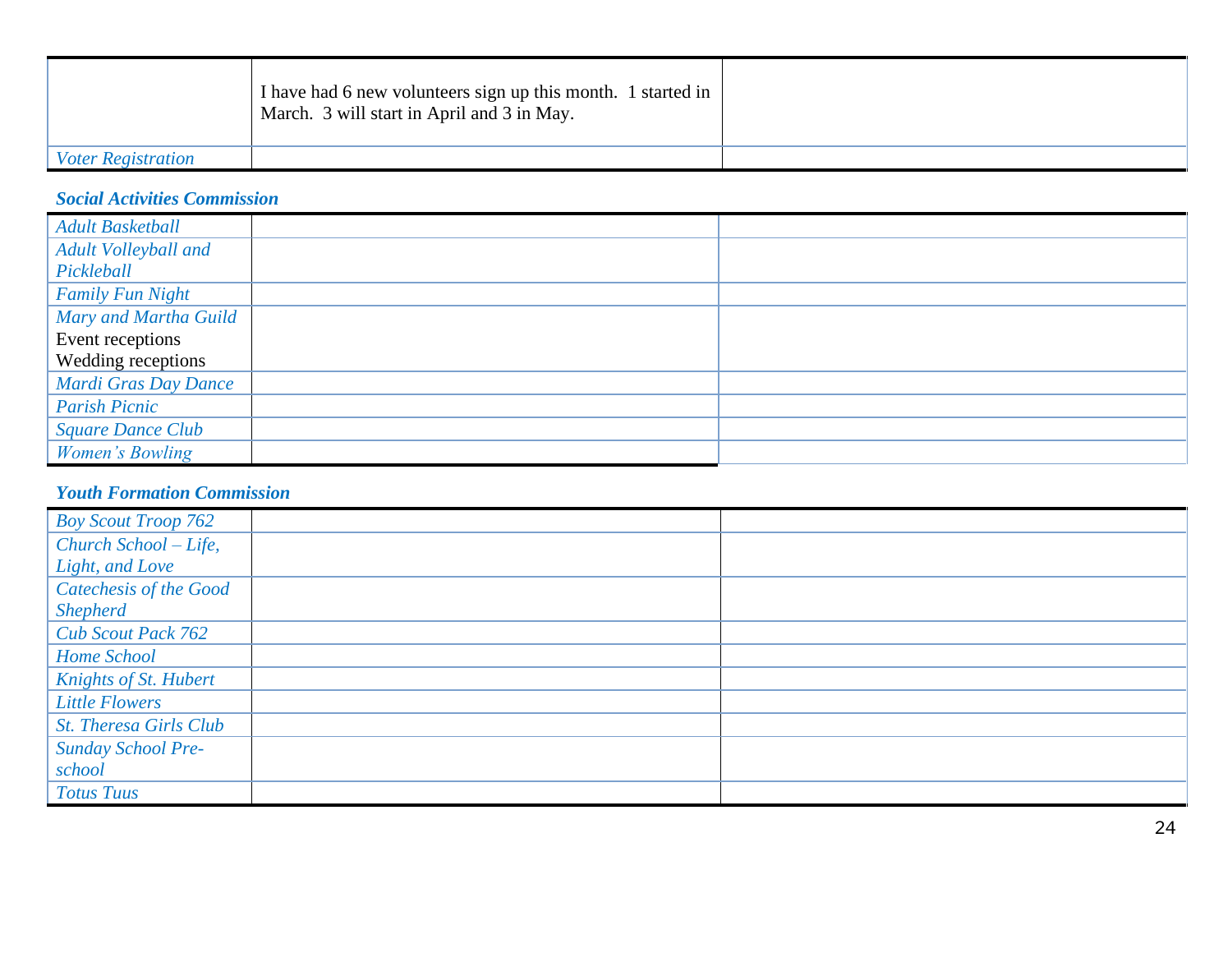### Director Theresa Herman

| Parish School of |  |
|------------------|--|
| Religion         |  |

### Director Emily Savage

| <b>Catholic Youth Ministry</b><br>(CYM) |  |
|-----------------------------------------|--|
| Confirmation                            |  |
| Preparation                             |  |
| Junior Catholic Youth                   |  |
| Ministry (JCYM)                         |  |
| Steubenville Youth                      |  |
| Conference                              |  |

## *Liturgical Life Commission (Heather Gregg)*

| <b>Altar Servers</b><br><b>Master Servers</b><br><b>Master of Ceremonies</b> | 6th grade Servers were trained. They are currently in the<br>process of serving for the 1st time before being given Altar<br>Server agreements. Hopefully we will have a large influx of<br>Altar Servers soon. | Reminder: registration forms need to be filled out by $6th$<br>and $7th$ graders to be altar servers full-time. I recommend<br>that application be taken to parents. |
|------------------------------------------------------------------------------|-----------------------------------------------------------------------------------------------------------------------------------------------------------------------------------------------------------------|----------------------------------------------------------------------------------------------------------------------------------------------------------------------|
| Elijah Cup                                                                   | Letters went out to new and old volunteers and all is<br>working smooth.                                                                                                                                        |                                                                                                                                                                      |
| <b>Extraordinary Ministers</b>                                               | We have added many new EMHCs within the last few                                                                                                                                                                |                                                                                                                                                                      |
| of Holy Communion                                                            | months. Many returned plus we had new EMHCs who                                                                                                                                                                 |                                                                                                                                                                      |
|                                                                              | completed their training $\&$ were then added to the                                                                                                                                                            |                                                                                                                                                                      |
|                                                                              | rotations. We will continue to have periodic SFA specific                                                                                                                                                       |                                                                                                                                                                      |
|                                                                              | EMHC trainings to get new EMHCs, who have finished                                                                                                                                                              |                                                                                                                                                                      |
|                                                                              | their virtual trainings, into the rotations.                                                                                                                                                                    |                                                                                                                                                                      |
| Lectors                                                                      | We have added many new Lectors into the rotation in recent                                                                                                                                                      |                                                                                                                                                                      |
|                                                                              | weeks. Some are returning & some are new. We have had 2                                                                                                                                                         |                                                                                                                                                                      |
|                                                                              | new Lector trainings so far & have another one coming up                                                                                                                                                        |                                                                                                                                                                      |
|                                                                              | next week.                                                                                                                                                                                                      |                                                                                                                                                                      |
| <b>Liturgical Vestments</b>                                                  | Sign Up for Volunteer Linens for the Year is done. Person                                                                                                                                                       | Father, do you want a say in the type of material used for                                                                                                           |
| and Fabrics                                                                  | is still working on missalette covers. Minor fixes to                                                                                                                                                           | the new altar clothes?                                                                                                                                               |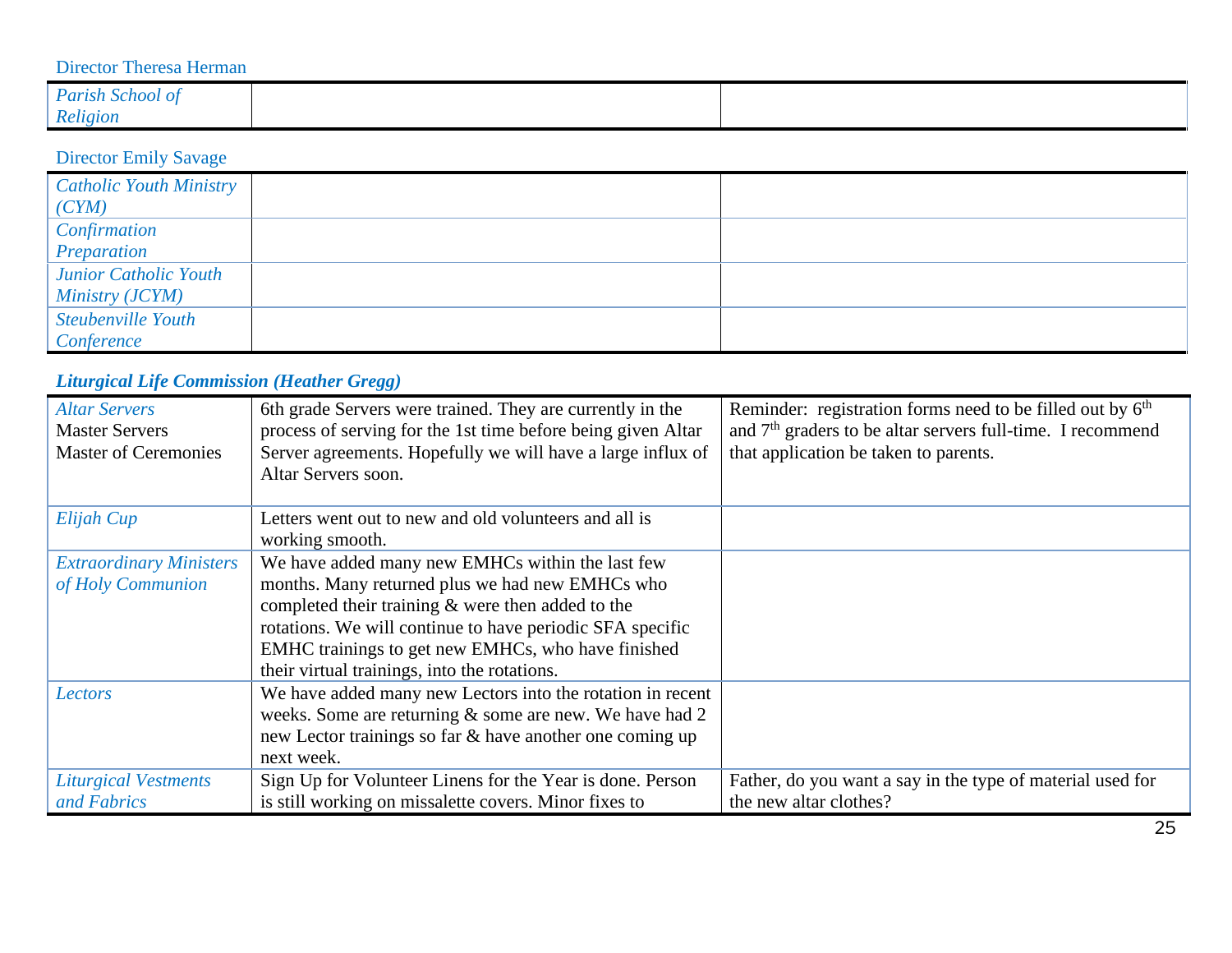|                          | cassocks. Misc. alb cleaning. Change altar cloth, wash all<br>server garments ready for Easter. Cover statues April 9th.<br>Is it time to have new altar cloths made? Judy has the<br>pattern and would love to make them. - Yes! Very Much                                                                                                                                                                                                                           | Do you have an idea of what you want the new cloths to<br>look like?<br>Do you want to send Heather pictures of what you are<br>thinking?                                     |
|--------------------------|-----------------------------------------------------------------------------------------------------------------------------------------------------------------------------------------------------------------------------------------------------------------------------------------------------------------------------------------------------------------------------------------------------------------------------------------------------------------------|-------------------------------------------------------------------------------------------------------------------------------------------------------------------------------|
|                          | yes! They are looking worn and stained beyond being able<br>to be bleached white.                                                                                                                                                                                                                                                                                                                                                                                     |                                                                                                                                                                               |
| Liturgy of the Hours     | Fr. Jarrod has returned to doing Liturgy of the Hours after<br><b>Sunday Masses:</b><br>Evening Prayer 1 – after 5 pm Mass, Saturday<br>Morning Prayer – after 7 am Mass<br>Daytime Prayer – after 8:30 am Mass<br>Evening Prayer – after 1 pm Mass                                                                                                                                                                                                                   | Is it possible for people to sign up for this on stewardship<br>forms?:                                                                                                       |
|                          | Fr. Jarrod is responsible for leading these prayers. If he is<br>absent either:<br>1. A lay person will be chosen to lead the prayers.<br>2. The prayers will be canceled for that weekend.<br>3. Associates will not be asked to lead these prayer<br>times.                                                                                                                                                                                                         |                                                                                                                                                                               |
| <b>Offertory Gifts</b>   | Running fine.                                                                                                                                                                                                                                                                                                                                                                                                                                                         |                                                                                                                                                                               |
| <b>Parish Prayer Box</b> | Running fine.                                                                                                                                                                                                                                                                                                                                                                                                                                                         |                                                                                                                                                                               |
| <b>Pre-Mass Rosary</b>   | Rosary leaders have been reminded to start weekend pre-                                                                                                                                                                                                                                                                                                                                                                                                               |                                                                                                                                                                               |
| Leader                   | Mass rosary 25 minutes prior to Mass. Otherwise, no<br>problems - Thank you                                                                                                                                                                                                                                                                                                                                                                                           |                                                                                                                                                                               |
| <b>Sacristans</b>        | I offered for 7 <sup>th</sup> and 8 <sup>th</sup> grade girls to become sacristans<br>(akin to boys "master servers"). If they say yes, then we<br>may start having $7th/8th$ grade girls aiding in setting up for<br>school Masses. - This has started, and it is going well! We<br>had 12 girls commit to it and are serving in teams of two for<br>the Tuesday and Thursday 8 am Masses. I will ask them to<br>continue to do these Masses even during the summer. | There was a great turnout for girls to become sacristans.<br>How do you see this going forward over the summer?                                                               |
| <b>Brass Cleaning</b>    | We have met once a week to clean the brass. The door<br>plates are touched up an additional time during the week.                                                                                                                                                                                                                                                                                                                                                     | If you would like the sacristans and servers to wear gloves<br>when handling sacred vessels and the candlesticks, Heather<br>already has placed gloves with the candlesticks. |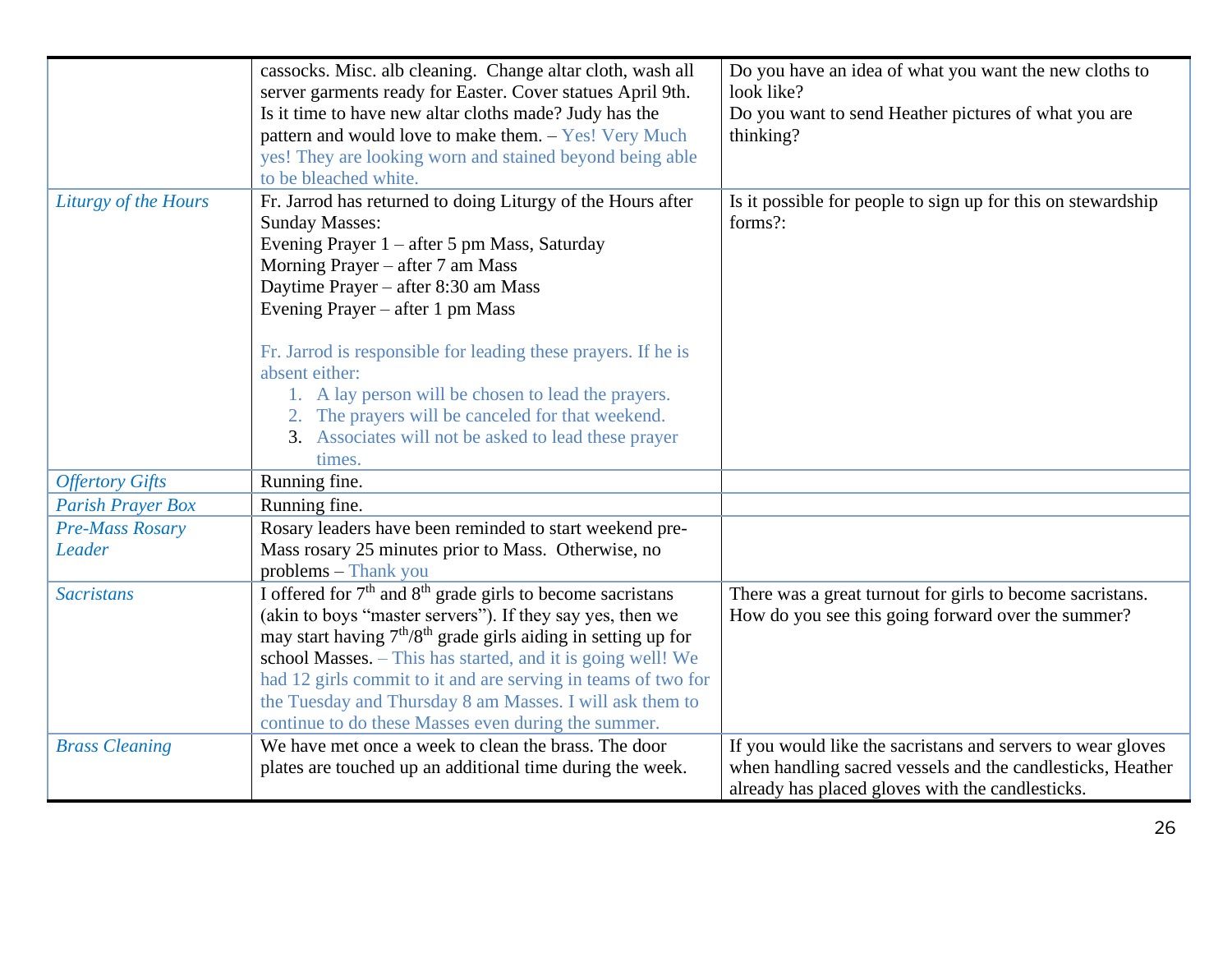| For Father: is there a possibility of obtaining some        |
|-------------------------------------------------------------|
| lightweight cotton gloves for the sacristans and servers to |
| use when handling the sacred vessels and the                |
| candlesticks? This would be out of respect for the sacred   |
| vessels and to limit fingerprints and wear on the finish of |
| the candlesticks. Hmmm Good thought. Let me think           |
| about it, do some research and see how that could work.     |

Director Rev. C. Jarrod Lies

| <b>Extraordinary Form</b>      |  |
|--------------------------------|--|
| <b>Masses</b>                  |  |
| Healing Masses and<br>Services |  |
|                                |  |
| <b>Liturgical Calendar</b>     |  |

## Director Sr. Stephanie

| $\sim$<br><i>hoirs</i>         |  |
|--------------------------------|--|
| <i><b>SSONS</b></i><br>a Iroar |  |

### **SCHOOL COUNCIL**

| <b>MEMBERS</b> | Liz Woydziak (chair)            |                               |
|----------------|---------------------------------|-------------------------------|
|                | Bernadette Walters (vice chair) | Members in attendance:        |
|                | Kristen Hauserman (secretary)   |                               |
|                | Chad Cox                        | Liz Woydziak (chair)          |
|                | Carissa Palacioz-Domebo         | Kristen Hauserman (secretary) |
|                | Matt Voegeli/Elizabeth Voegeli  | Carissa Palacioz-Domebo       |
|                | Ramon Reynaga                   | Chrissy Engel                 |
|                | Chrissy Engel                   | Matt Voegeli                  |
|                | Mary Carter                     | Elizabeth Voegeli             |
|                | Fey Barles                      | Ramon Reynaga                 |
|                |                                 | Chad Cox                      |
|                | Ad hoc: Billy Lubbers           | Mary Carter                   |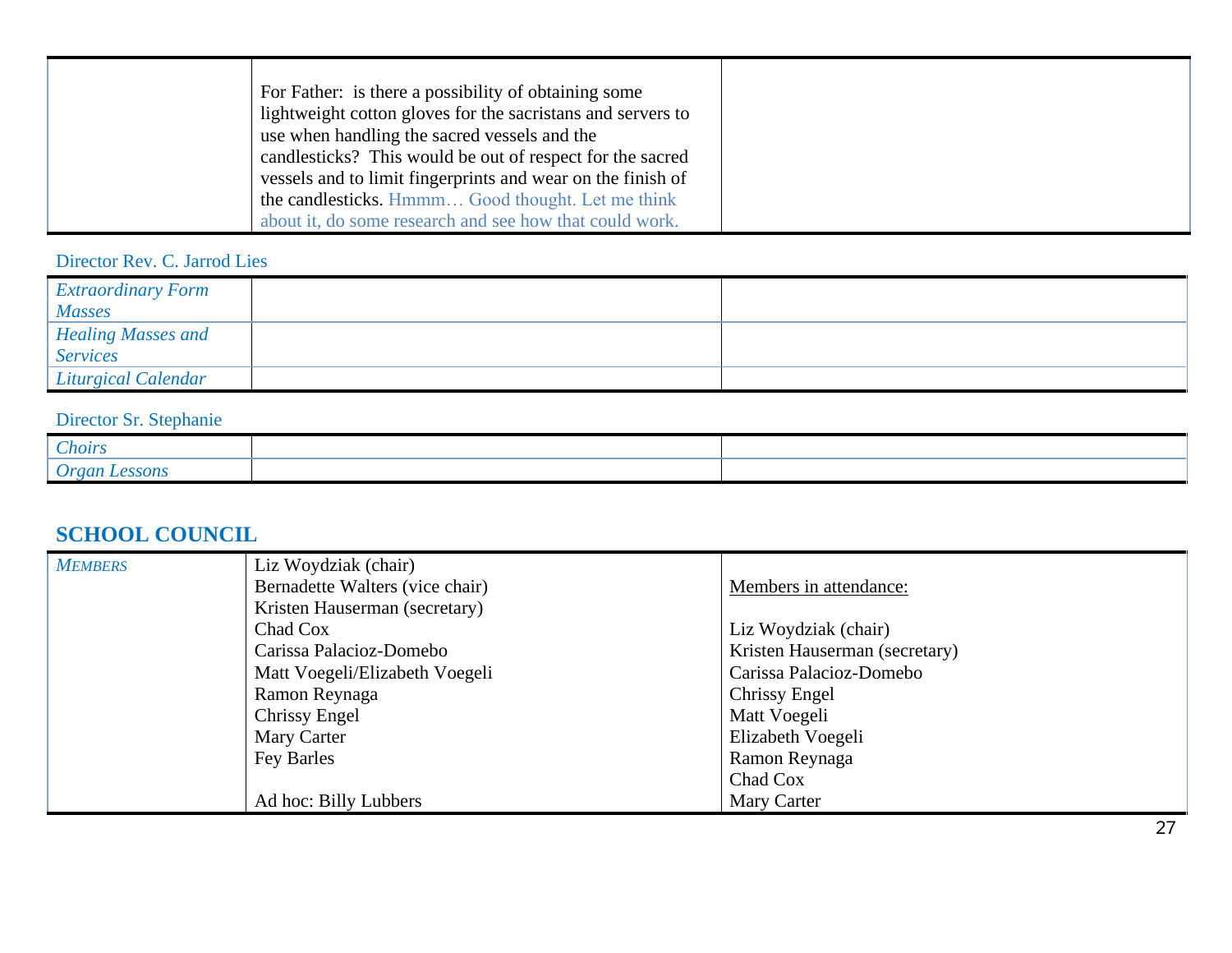### *General Discussion*

| <b>New Members</b>           | Home and School Association would like to have a member<br>sit on School Council and HAS.                                                                                                                             | We will review these bylaws at the May meeting.                                                                                                                                                                                                                                                                                                                                                                                                                                                                           |
|------------------------------|-----------------------------------------------------------------------------------------------------------------------------------------------------------------------------------------------------------------------|---------------------------------------------------------------------------------------------------------------------------------------------------------------------------------------------------------------------------------------------------------------------------------------------------------------------------------------------------------------------------------------------------------------------------------------------------------------------------------------------------------------------------|
| <b>Home Visit Volunteers</b> |                                                                                                                                                                                                                       |                                                                                                                                                                                                                                                                                                                                                                                                                                                                                                                           |
| <b>Pastoral Address</b>      |                                                                                                                                                                                                                       | These dates have been set for Sunday, Nov $6th$ at 2:30 pm and<br>Wednesday, Nov $9th$ at 6:45 pm. This is a night for<br>Confirmation Practice in the Church. We will use the gym<br>again                                                                                                                                                                                                                                                                                                                               |
| Alumni Outreach              | Alumni have been invited to $60th$ Anniversary Dinner with the<br>hope to pave the way to a greater Day of Giving next year by<br>generating excitement for SFA and making that personal<br>connection to the school  |                                                                                                                                                                                                                                                                                                                                                                                                                                                                                                                           |
| Principal's Report           | Parent Teacher Conferences – principals will sit in<br>conferences with matters of focus (academics or behavior<br>referrals)<br>Summer camp is EANS funded and has begun to be promoted<br>to teachers and families. | Thank you for your time and talent with the 60 <sup>th</sup><br>celebration!<br>Process feedback from School Council to add to notes<br>for future events<br>Teacher Contracts out this week. Current updates:<br>Josh Hermes, Jalynn Speck, Mary Jo Peter have<br>resigned<br>Donna Mally and Betsy Rohr have been hired<br>Part-time technology, band and CGS catechists will be<br>added to the current budget<br>Emilie Rohleder will remain part-time but move to<br>technology—opens part-time $6th$ grade position |
| <b>School Anniversary</b>    |                                                                                                                                                                                                                       |                                                                                                                                                                                                                                                                                                                                                                                                                                                                                                                           |

### *Tasks*

| <b>Strategic Plan</b> | Members are excited to see the progress underway!          | By the end of the summer, everything listed on our 2021- |
|-----------------------|------------------------------------------------------------|----------------------------------------------------------|
|                       | Observations by members are that the parking lot changes   | 2022 Strategic Plan for Facilities will be updated and   |
|                       | have been well received and may be something to look at in | complete. Therefore, next year, the School Council will  |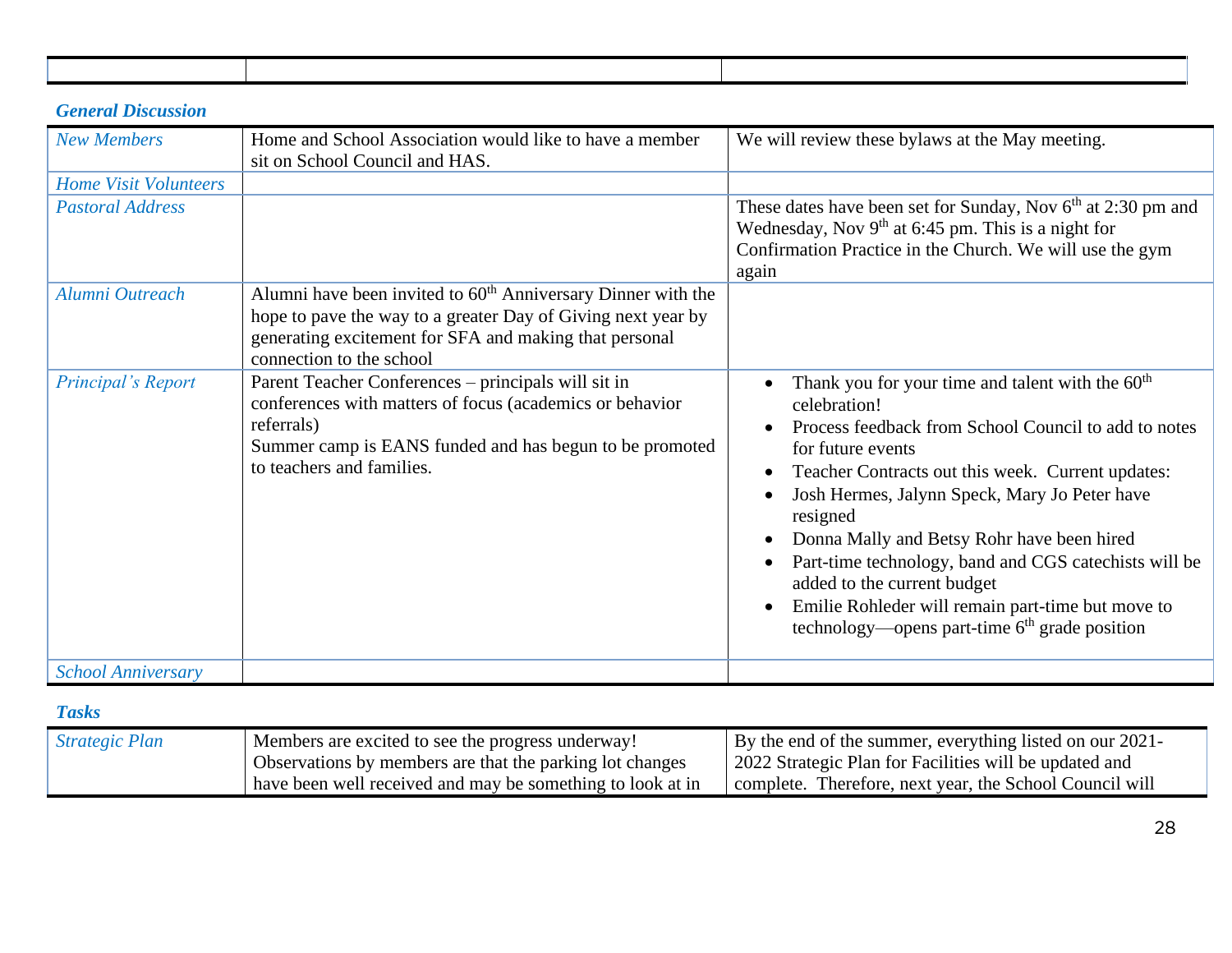| the future for safer procedures – in favor of keeping the one-<br>way flow for next year as well.<br>The council would like to address some specific parking lot<br>concerns for the student's safety. Sidewalk safety in the back | focus on creating a new 5-year strategic plan for the school. |
|------------------------------------------------------------------------------------------------------------------------------------------------------------------------------------------------------------------------------------|---------------------------------------------------------------|
| parking lot alongside Clare Hall is a concern for many and<br>the council would like to address this.                                                                                                                              |                                                               |

#### *Committees*

| Academics/Enrollment  |  |
|-----------------------|--|
| Catholicity           |  |
| <b>Communications</b> |  |
| Facilities            |  |
| <b>Technology</b>     |  |

### **STEWARDSHIP COUNCIL**

| <b>MEMBERS</b> | Winston and Sally Kenton, Sandi Baalman, Steve and Julia<br>Herman, Vince and Misty Vopat, Stan and Christina Bluml,<br>Dan and Lori Hamel, Jerrod and Alison Schuster, Vicki<br>Keller | Members in attendance: Sandi Baalman, Christina Bluml,<br>Dan and Lori Hamel, Vicki Keller, Jarrod Schuster, Vince<br>and Misty Vopat. |
|----------------|-----------------------------------------------------------------------------------------------------------------------------------------------------------------------------------------|----------------------------------------------------------------------------------------------------------------------------------------|
|                |                                                                                                                                                                                         |                                                                                                                                        |

### *General Discussion*

| 1. Set Our Goals for 2022                 | 1. Website reorganization—recap meeting with Pat, |
|-------------------------------------------|---------------------------------------------------|
| • Create a SWOL "snippet" calendar.       | Sandi, Alexa                                      |
| Short phrases or bible verses centered on | Christina take lead in updating. Others can       |
| $SWOL - will help keep top of mind.$      | help with this.                                   |
| Include in weekly bulletin.<br>$\circ$    | Keep core messages simple – the council owns      |
| • Talk with Alexa about getting these     | message and content.                              |
| included – deadline for bulletin is       | We will work with Joe Shobe/Alexa to get          |
| Mondays, 9 a.m. Lori/Dan to send out and  | Stewardship information on the website.           |
| choose top snippets. Review by            | Goal to have first revision done by October.      |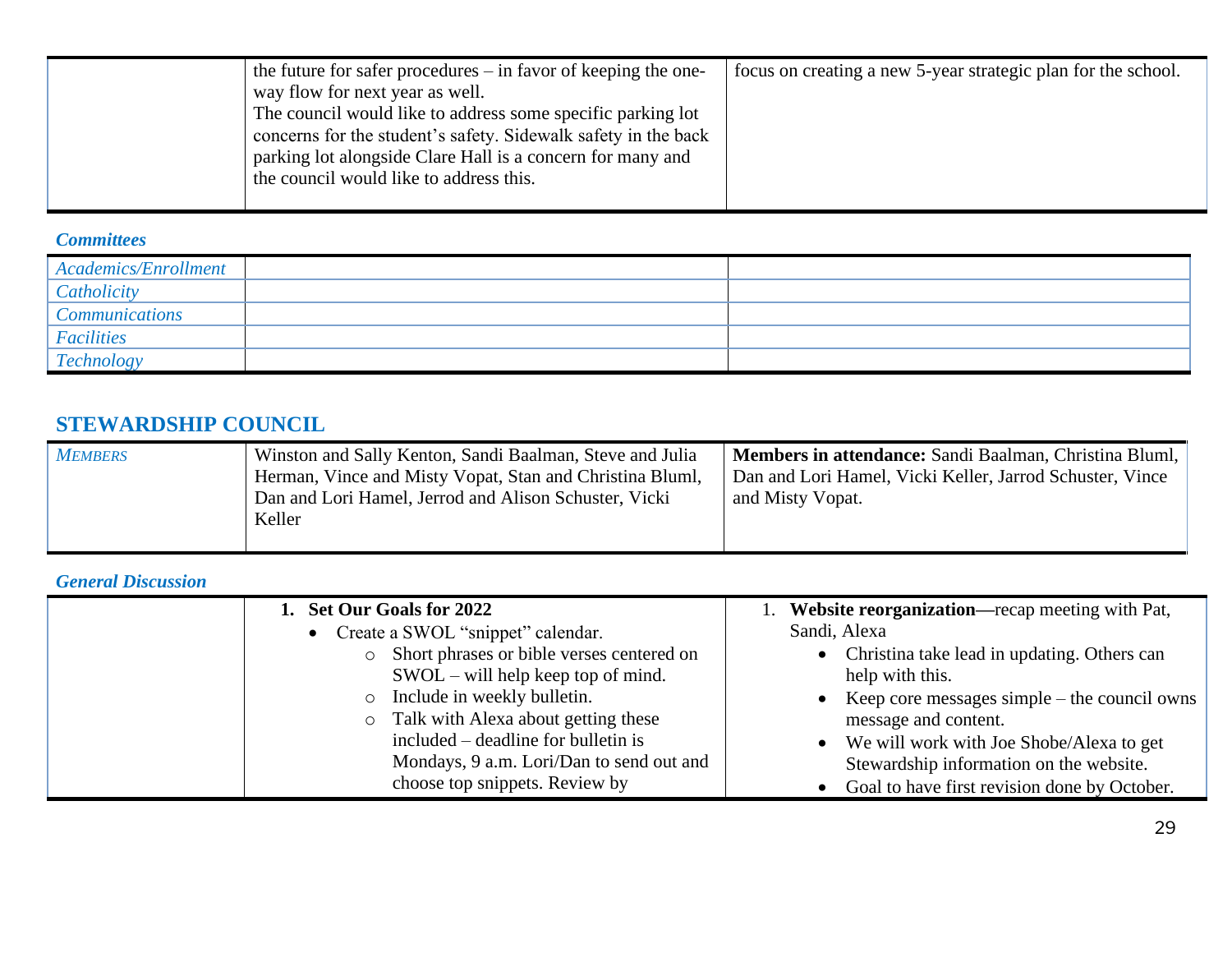| <b>Stewardship Council March Formation</b><br>meeting. Have 4 ready for April.<br>Update SFA Church Stewardship website pages.<br>$\bullet$<br>o Create more streamlined information,<br>keeping new parishioners in mind.<br>Stewardship Council members to review<br>these pages and come to March Formation<br>meeting with feedback on updating pages.<br>2. Formation Goals for the SC<br>Lori Hamel to look at FORMED to suggest topics<br>$\bullet$<br>with one of our priests to give insight. Vince to<br>ask Father Meng.                                                                                                                                                                                                                          | 2. Formation activity—prepare our work for the April<br>26 meeting<br>Lori handed out book.<br>Bring book to meeting.<br>Will watch video, then discuss.<br>3. Social gathering—Tacos at the Blumls, May 7.<br>Start at 6 p.m.<br>$\bullet$<br>Bring your own lawn chair/beverages.<br>Will send sign up for helping with food and<br>directions.<br>4. Review Calendar dates—note new time for Pastoral<br>address/Ministry Fair |
|--------------------------------------------------------------------------------------------------------------------------------------------------------------------------------------------------------------------------------------------------------------------------------------------------------------------------------------------------------------------------------------------------------------------------------------------------------------------------------------------------------------------------------------------------------------------------------------------------------------------------------------------------------------------------------------------------------------------------------------------------------------|-----------------------------------------------------------------------------------------------------------------------------------------------------------------------------------------------------------------------------------------------------------------------------------------------------------------------------------------------------------------------------------------------------------------------------------|
| 3. Calendar dates<br>Next Stewardship Council Formation meeting on<br>$\bullet$<br>Tuesday, March 22.<br>4. Discussion about Pastoral Address/Parish Dinner<br>How will the address be handled this year?<br>The dinner is a thank you to all who support<br>$\bullet$<br>SWOL, SFA.<br>Ideas for dinner entertainment:<br>$\bullet$<br>Roast of Father Jarrod by priests.<br>$\circ$<br>Panel answering Q&A from<br>audience/priests.<br>Misty looking at comedian options.<br>O<br>Wine/beer/chocolate samplings.<br>O<br>Concerns about expenses.<br>O<br>Casino Night – St. Margaret Mary's Men's<br>O<br>Club can do this.<br>Elevate the evening a bit with emcee, food,<br>specialty drinks/bartenders.<br>o Priests/SFA Families compete in a Family |                                                                                                                                                                                                                                                                                                                                                                                                                                   |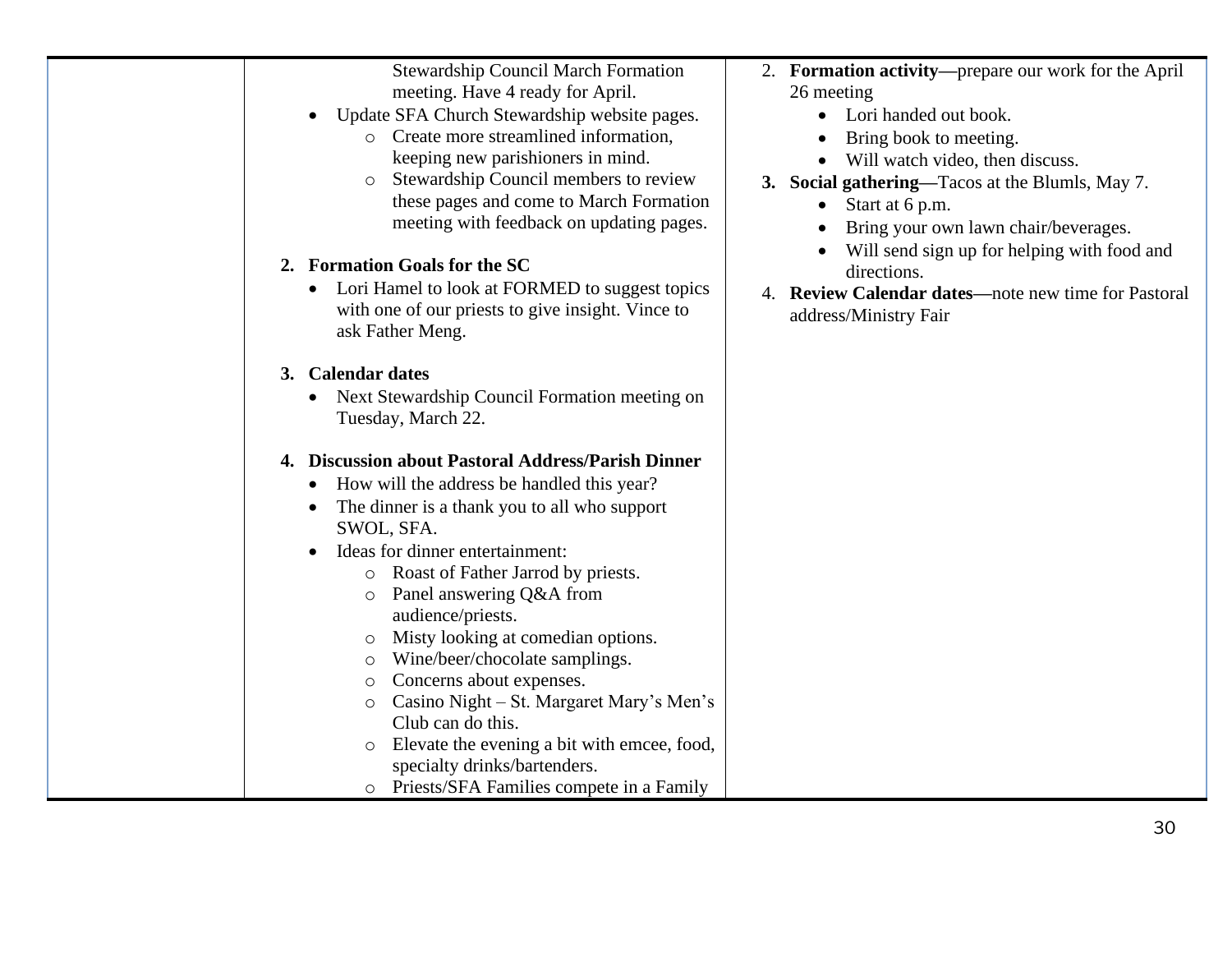| Feud-type game.<br>Vicki Keller helped clarify what we want<br>$\circ$<br>is quality interaction with each other.<br>• Firm up by April Stewardship Council<br>business meeting. |  |
|----------------------------------------------------------------------------------------------------------------------------------------------------------------------------------|--|
|----------------------------------------------------------------------------------------------------------------------------------------------------------------------------------|--|

### *Task Reports*

| <b>Kindergarten Parent</b><br><b>Meeting</b> | The Stewardship Council needs to have a representative of<br>the Council present and speak at the Kindergarten Parent<br>Meeting on April 4 <sup>th</sup> . (Verify the date) Please work with Pat<br>Burns to make sure we can cover this.                                                                                                                                                                                                                          | <b>Report from Steve on Kindergarten Parents Meeting</b><br>All went fine.                                                                                                                                                                                                                                                                                                                                                                                                                     |
|----------------------------------------------|----------------------------------------------------------------------------------------------------------------------------------------------------------------------------------------------------------------------------------------------------------------------------------------------------------------------------------------------------------------------------------------------------------------------------------------------------------------------|------------------------------------------------------------------------------------------------------------------------------------------------------------------------------------------------------------------------------------------------------------------------------------------------------------------------------------------------------------------------------------------------------------------------------------------------------------------------------------------------|
| <b>Dates/Actions</b>                         | <b>Renewal 2022 - Set dates on everyone's calendar:</b><br>SC Social Gathering - May 7 at The Blumls<br>$\bullet$<br>Parish Dinner - October 2? (move to Saturday?)<br>Pastoral Address and Ministry Fair - November<br>Lay witness talks - November<br><b>Commitment Weekend - November</b><br>SC Potluck/Renewal Postcards - 1 <sup>st</sup> weekend<br>after Commitment<br>Ministry Leader Breakfast - hand out lists from<br>$\bullet$<br>renewal - January 2023 | <b>Renewal 2022--Set dates on everyone's calendar:</b><br><b>SC Social Gathering—May 7</b><br>$\bullet$<br>Parish Dinner—October 2<br>$\bullet$<br><b>Pastoral Address and Ministry Fair-- November</b><br>$\bullet$<br>6th<br>Lay witness talks—November 12/13?<br>Commitment Weekend-November 19/20?<br>$\bullet$<br>SC Potluck/Renewal Postcards—1 <sup>st</sup> weekend after<br><b>Commitment</b><br>Ministry Leader Breakfast—hand out lists from<br>$\bullet$<br>renewal-- January 2023 |
| Lay Witness Talks                            |                                                                                                                                                                                                                                                                                                                                                                                                                                                                      |                                                                                                                                                                                                                                                                                                                                                                                                                                                                                                |

### *Formation Commission*

| <b>Parish Group</b>          |  |
|------------------------------|--|
| Presentations                |  |
| <b>Communications</b>        |  |
| <b>Baptismal Preparation</b> |  |
| <i>Marriage Preparation</i>  |  |
| New Parishioners             |  |